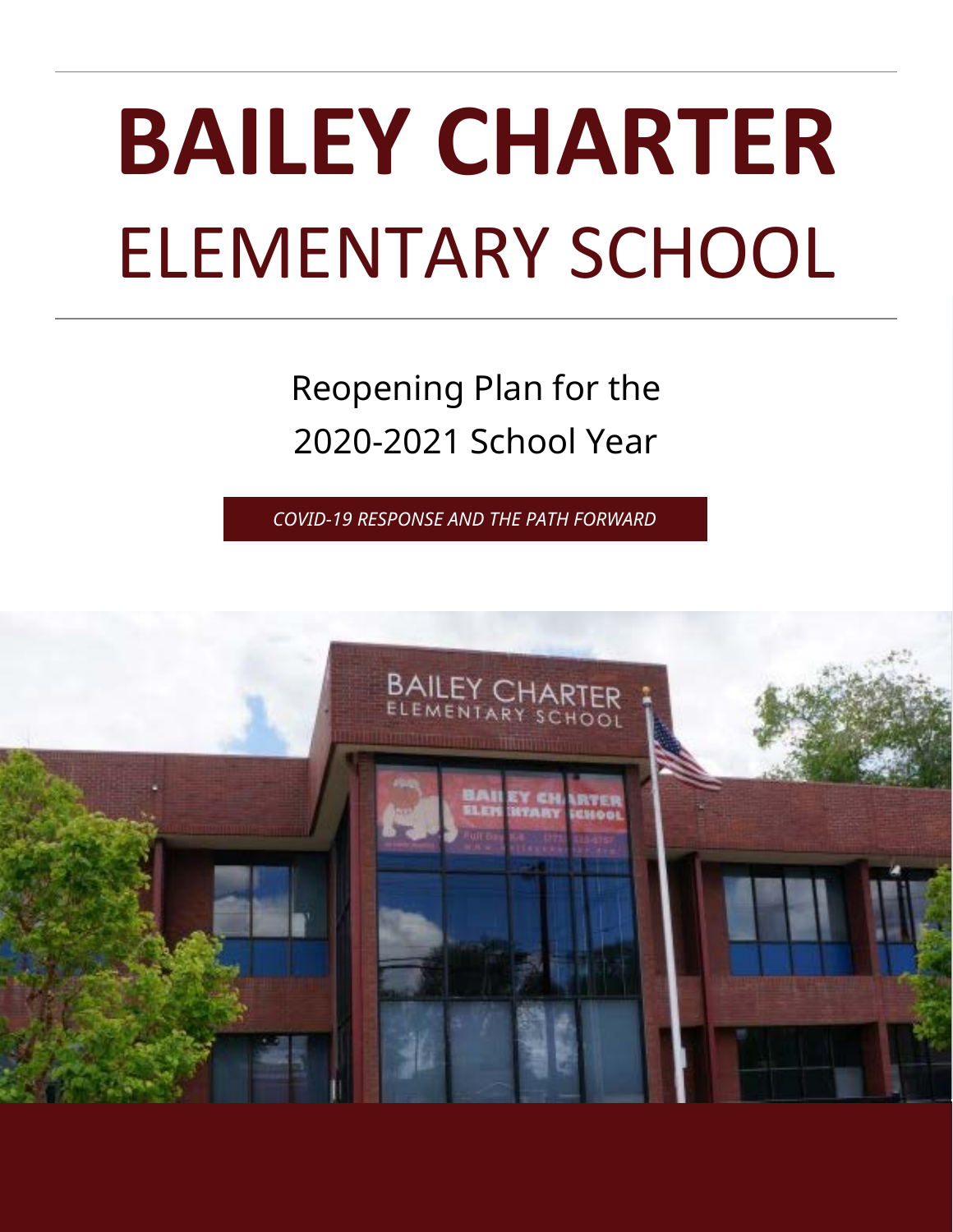# **Table of Co ntents**

| 1  |                          | Introduction                                                                                                                                                                                                                                                                                                                                                                                                                                                                        |
|----|--------------------------|-------------------------------------------------------------------------------------------------------------------------------------------------------------------------------------------------------------------------------------------------------------------------------------------------------------------------------------------------------------------------------------------------------------------------------------------------------------------------------------|
| 3  |                          | I. Instructional Programs<br>Calendar<br>In-Person Instruction<br><b>Full Distance Learning</b><br><b>Hybrid Model</b><br>Electing a Full Distance Education<br>Access to Technological Devices and Internet                                                                                                                                                                                                                                                                        |
| 5  | $\mathbb{R}$             | <b>II. Support Programs</b><br>Students with an Individual Education Plan<br><b>English Learner Students</b><br>Multi-Tiered System of Supports                                                                                                                                                                                                                                                                                                                                     |
| 6  | $\mathbf{L}$             | <b>III. Professional Learning</b>                                                                                                                                                                                                                                                                                                                                                                                                                                                   |
|    |                          | <b>Additional Professional Days</b>                                                                                                                                                                                                                                                                                                                                                                                                                                                 |
| 7  | $\mathbf{I}$             | <b>IV. Services and Facilities</b><br><b>Meal Services</b><br><b>Facility Upgrades</b><br><b>Facility Adjustments and Procedures</b><br><b>Cleaning and Disinfecting</b>                                                                                                                                                                                                                                                                                                            |
| 11 | $\overline{\phantom{a}}$ | V. Health and Safety for Students and Staff<br><b>Visitor Restrictions</b><br><b>Vendor Restrictions</b><br><b>Travel Restrictions</b><br><b>Student Screening and Temperature Protocols</b><br><b>Employee Screening and Protocols</b><br><b>Health Protocol</b><br>Notifying Health Officials and Close Contacts<br><b>Guidance if Exposed</b><br>Nurse<br><b>Social Distancing</b><br>Personal Protective Equipment<br><b>Shared Workspace</b><br>Personal Workspaces/Classrooms |
| 15 | $\mathbf{I}$             | <b>VI. Additional Considerations</b><br>Attendance<br><b>Communication Methods</b>                                                                                                                                                                                                                                                                                                                                                                                                  |
|    |                          | Transportation                                                                                                                                                                                                                                                                                                                                                                                                                                                                      |
| 16 | $\mathbf{I}$             | Social-Emotional Well-Being of Students and Staff<br>Appendix A: 2020-2021 School Year Calendar                                                                                                                                                                                                                                                                                                                                                                                     |
| 17 | L                        | Appendix B: Hybrid Model Calendar - A/B Schedule                                                                                                                                                                                                                                                                                                                                                                                                                                    |
| 18 | L                        | <b>Appendix C: COVID-19 Checklist</b>                                                                                                                                                                                                                                                                                                                                                                                                                                               |
| 19 | L                        | <b>Appendix D: CDC Recommendations for Environment</b>                                                                                                                                                                                                                                                                                                                                                                                                                              |
| 22 | I                        | <b>Appendix E: CDC Recommendations for Illness Protocols</b>                                                                                                                                                                                                                                                                                                                                                                                                                        |
|    |                          |                                                                                                                                                                                                                                                                                                                                                                                                                                                                                     |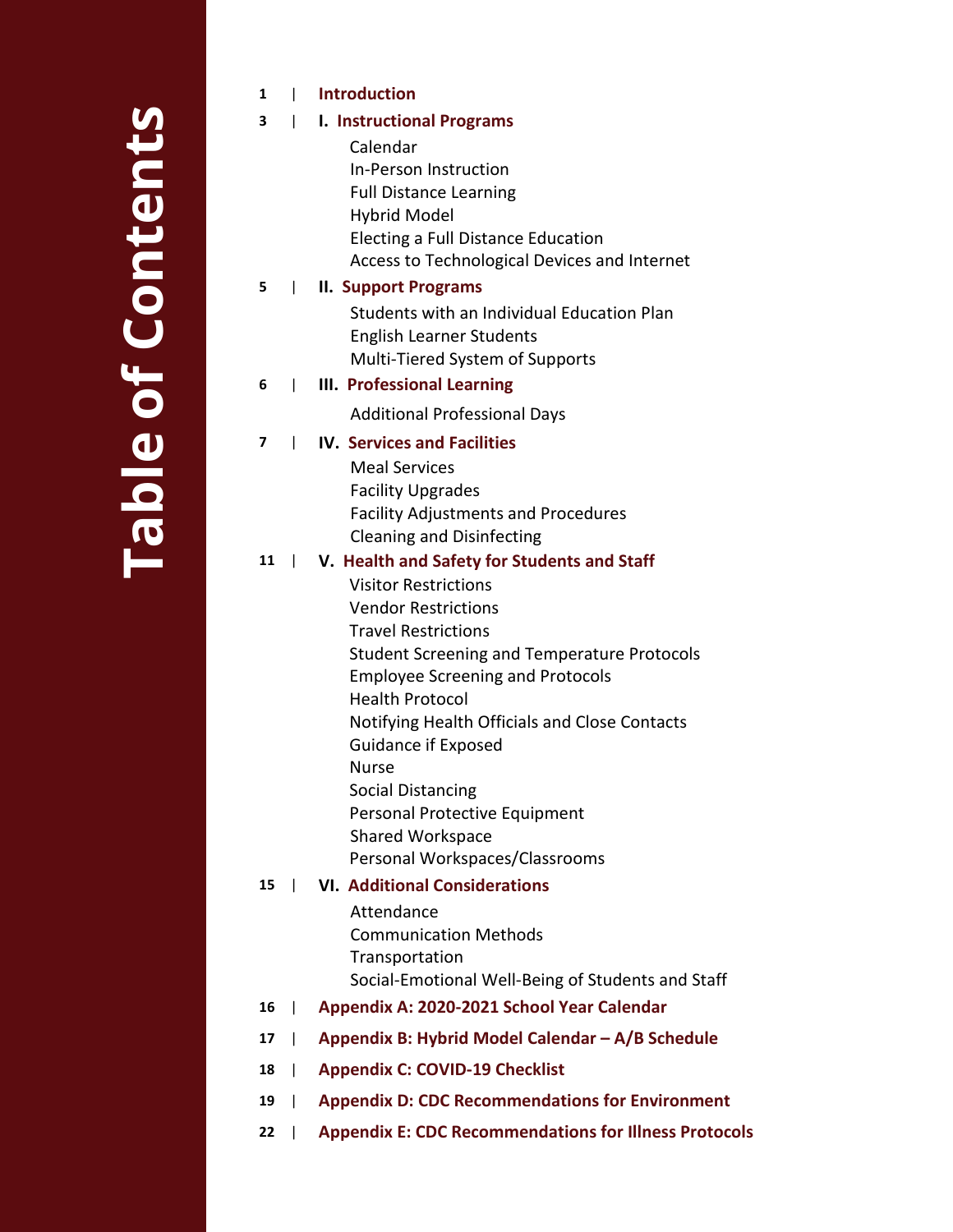## **Introduction**

<span id="page-2-0"></span>At the direction of Nevada Governor Steve Sisolak and Nevada Superintendent of Public Instruction Jhone M. Ebert, Bailey Charter has prepared a series of plans that meet the various levels of response possible in the wake of the COVID-19 pandemic. These plans include a full distance-learning model, a hybrid combination of in-person and distance-learning, and a full in-person model with certain social distancing criteria met. Additionally, we recognize that the uncertainty of the pandemic will most likely result in utilizing more than one of these plans throughout the school year. With that in mind, we have made a conscious effort to include practices that will make transitions to and from distance learning and a return to some form of in-person instruction, as seamless as possible. Figure 1 demonstrates the community health scenarios and possible state responses that would result in the use of the various instructional models.

The top priorities for consideration during the preparation for the 2020-2021 school year at Bailey Charter Elementary School are ensuring that staff and students are kept safe and healthy as well as that students continue to learn and achieve at high levels. The COVID-19 pandemic is an ongoing crisis that will undeniably continue to present several obstacles that, as a community, will have to be overcome and adapted to as they arise. In addition to ensuring that high-quality, grade level content is taught to our students at all times, the models also include determining and responding to our students' current levels of progress when they return as well as systems for providing a healthy and safe environment through enhanced cleaning procedures, the use of personal protective equipment (PPE), and various procedural changes to mitigate the chance of spreading an infectious disease.



Figure 1: Instructional Model Decision Flowchart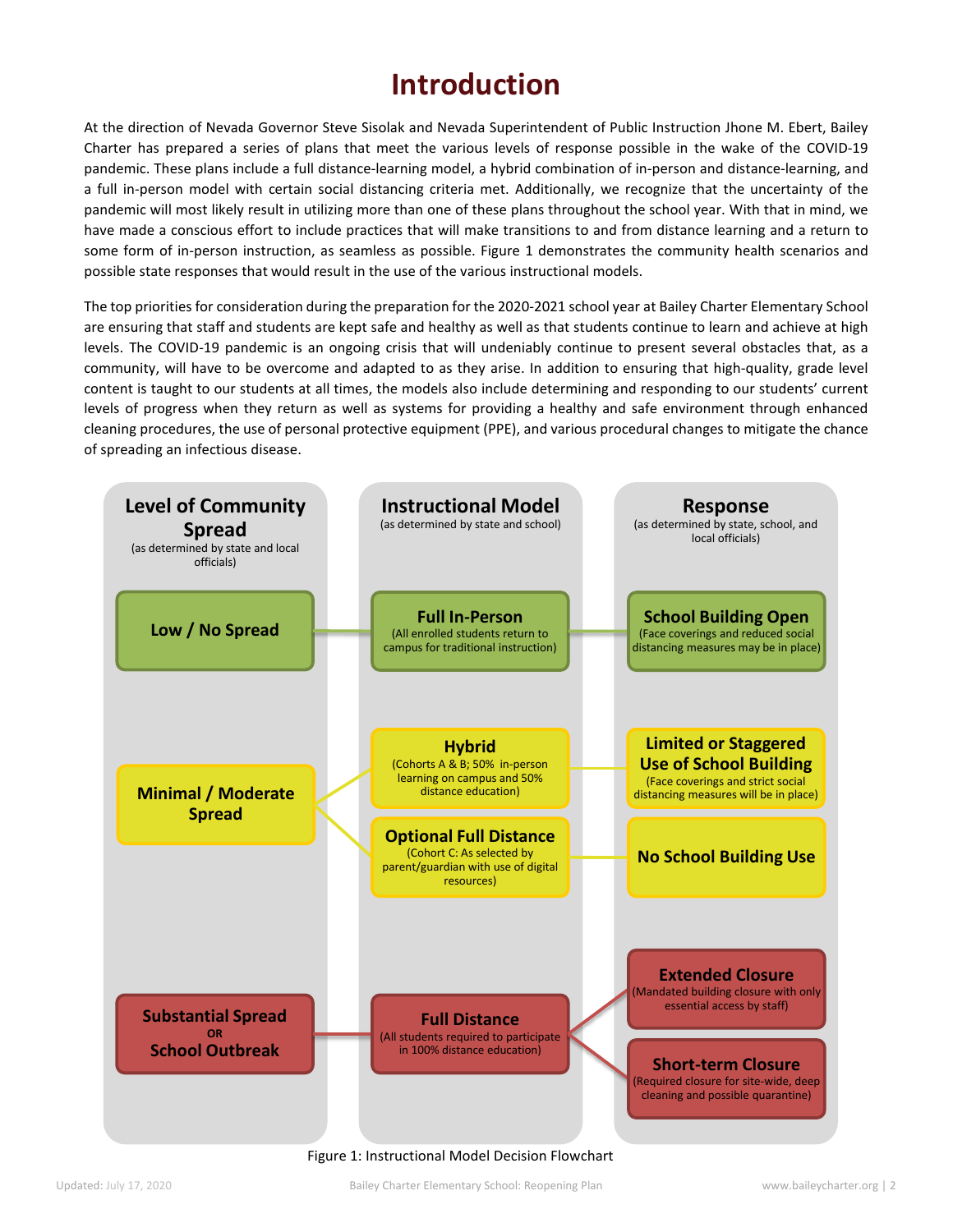# <span id="page-3-0"></span>**I. Instructional Programs**

#### **CALENDAR**

The 2020-2021 school year is scheduled to begin on August 10, 2020. Appendix A outlines the proposed calendar including the changes that will be submitted to the Nevada Department of Education for with a *Request for Calendar Adjustment.* In the proposed calendar, the first day of school for students in first through sixth grades will be August 17, 2020 and the first day of kindergarten would be August 24, 2020. Kindergarten assessments will take place on August 17 through August 21, 2020, adhering to social distancing guidelines.

#### **DELIVERY OF INSTRUCTION: SCHOOL OPTIONS**

#### **Full In-Person Instruction Program**

A fulltime return to in-person instruction while maintaining six-feet of social distance and room occupancies at 50% or less is currently not feasible with our projected enrollment of 260 students. We recognize that this option is the most preferred by both parents and staff but under the current social distancing requirements in the State of Nevada, we would not be able to do so. If the social distancing requirements for schools were to be lessened in the event that all staff and students wore a face mask while on campus, this option would become feasible.

#### **Full Distance Education Program**

In the event it is unsafe for students and staff to occupy the school building even while following the proper social distancing requirements, it may be necessary to move instruction to a fully distance model. In this model, students would be asked to utilize the Google Classroom online platform whenever possible to participate in daily video meetings with a certified teacher or licensed substitute teacher. These video meetings will, at a minimum, consist of a social-emotional (SEL) opening activity, instruction on a mathematics topic, instruction on an English Language Arts (ELA) standard, and a questions period to allow for students to ask for support on any of the at-home learning activities. All students will be contacted via digital communication (Google Classroom meeting or stream comment, email, or Infinite Campus) daily by a certified teacher or licensed substitute teacher. If a student does not have access to digital communication methods they will be contacted via a phone call daily. If neither digital nor phone communication is possible, attempted contact will be recorded at least once per week.

An important component of the full distance education model is a student's access to an internet-connected technology device. During the spring of 2020, it was clear that not all of our students have access to these devices at home. While we intend on formally surveying families about access to a device and internet connectivity, we recognize that not all of our students will be able to participate in full distance education online. As an alternative, paper-based instructional packets will be created to provide students with learning activities to complete at home. Upon completion, the packets will need to be returned to the school for feedback and grades to be provided. Families will have three options for returning completed work:

- **Completed packets can be dropped off on-campus in the secure black mailbox located at the front of the school.**
- Completed packets can be mailed to the school at 210 Gentry Way, Reno, NV 89502 (*Postage not provided*)
- **Pictures of the completed work can be texted or emailed to the classroom teacher.**

It is important to note that while the return of the packet work is important and necessary, all families and students will be instructed to not return any physical resources unless all persons in the household are symptom-free and have not been instructed by a medical professional to quarantine.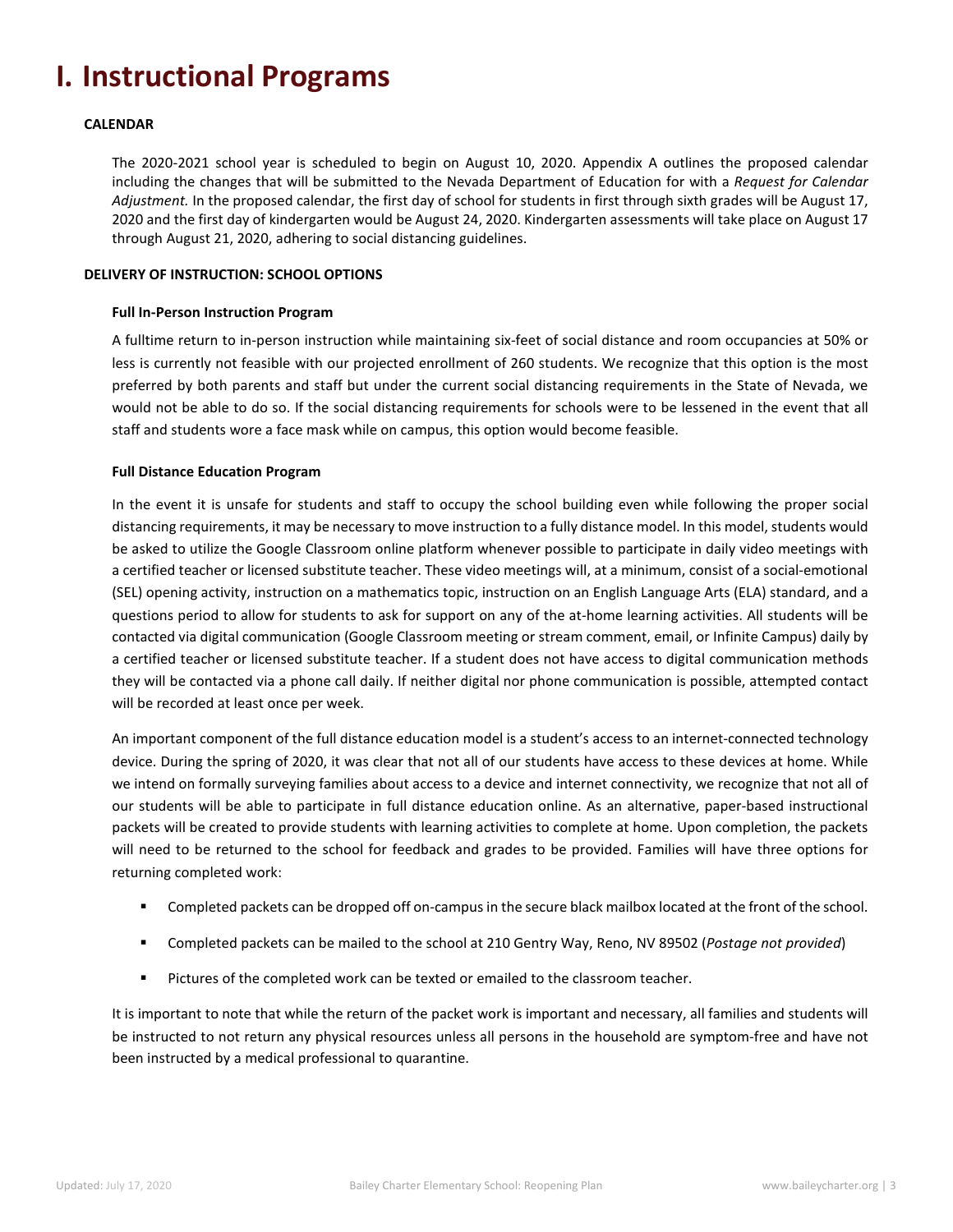#### **Hybrid Model: A Combination of In-Person and Distance Education Programs**

With Nevada's Phase 2 social distancing guidelines considered, the hybrid model is currently the most applicable and plausible scenario for our return in August 2020. In this model, students in grades first through sixth will be divided into two groups, Cohort A and Cohort B, and will attend on-campus instruction on a rotating basis. Cohort A would consistently attend in-person instruction on Mondays and Wednesdays while Cohort B would consistently attend inperson instruction on Tuesdays and Thursdays. In-person instruction would alternate every Friday between Cohort A and Cohort B. A calendar with each day identified is included in Appendix B and will also be available on the calendar on our **[school website.](http://www.baileycharter.org/)** On the days that students are not attending in-person instruction, they will be provided with paperbased learning activities that are handed out while they are on campus. Students in kindergarten will attend fulltime, inperson instruction in the event that the rest of the student population is participating in the hybrid model.

All instruction will be based on grade level expectations in the Nevada Academic Content Standards and allow for the delivery of new academic content as well as opportunities for skill practice and reinforcement. The school's master schedule will be rewritten to maximize the time students are on-campus and focus on essential learning standards in math, reading, and writing as well as to account for the physical limitations when providing breakfast, lunch, and recess.

In the hybrid model, student attendance on in-person days is required and cannot be satisfied via distance education measures. If a family decides that they are not able or are uncomfortable with sending their child to school in-person then they will have the option of a complete distance learning option.

The methods of communication outlined in the Full Distance Education Program will apply to all distance education days in the hybrid model schedule. To ensure that classroom teachers are able to focus on the students while they are on campus and maximize the student learning on these days, a certified teacher or licensed substitute teacher will be responsible for making contact and supporting students' learning on distance education days.

#### **Electing for a Full Distance Education Option**

While utilizing the full in-person or hybrid education models, it may be necessary for some students to participate fully through distance education only. Some families may not be ready to send their child back to in-person learning due to health concerns or this may be needed when a student is excluded due to a possible exposure to, confirmed exposure to, or diagnosis of COVID-19 that requires a quarantine period.

Students who participate in the full distance education option while some form of in-person instruction is being offered will be part of Cohort C. The instruction in this option will primarily utilize online learning platforms such as Google Classroom, ConnectEd, Edgenuity, and Scholastic Online. Students will be contacted using the methods outlined in the Full Distance Education Program.

When it is determined that either a full in-person or hybrid model will be utilized, all parents/guardians will be given the opportunity to opt for the full distance education option instead. Once selected, it will be assumed that the student(s) will remain on this model for through the end of the quarter. Any request to changes before the end of the quarter time must be made in writing to the Dean of Students for consideration. The best effort will be made to accommodate the request but also acknowledge that there may be significant complications due to social distancing requirements. Before the start of the new quarter, parents/guardians will be provided the option of changing this selection to the model that the school is currently using. At this time, devices and internet connectivity cannot be provided by the school which should be considered when selecting this option.

#### **Access to Technological Devices and Internet**

Distance education, especially full distance learning models, are more likely to be successful when students have access to a technological device and reliable internet connectivity at home. In accordance with the Guidance Memorandum 20- 05, the school will develop a parent survey to determine the number of devices available per student in the home and the reliable internet access. The information will be shared with the Nevada Department Education before October 1, 2020 to help determine how the cost to ensure that every student has an internet connected device and reliable internet access at home. The school is currently unable to provide at-home devices or internet connectivity, however, a plan for procuring devices with the associated cost will be submitted to the state prior to December 31, 2020.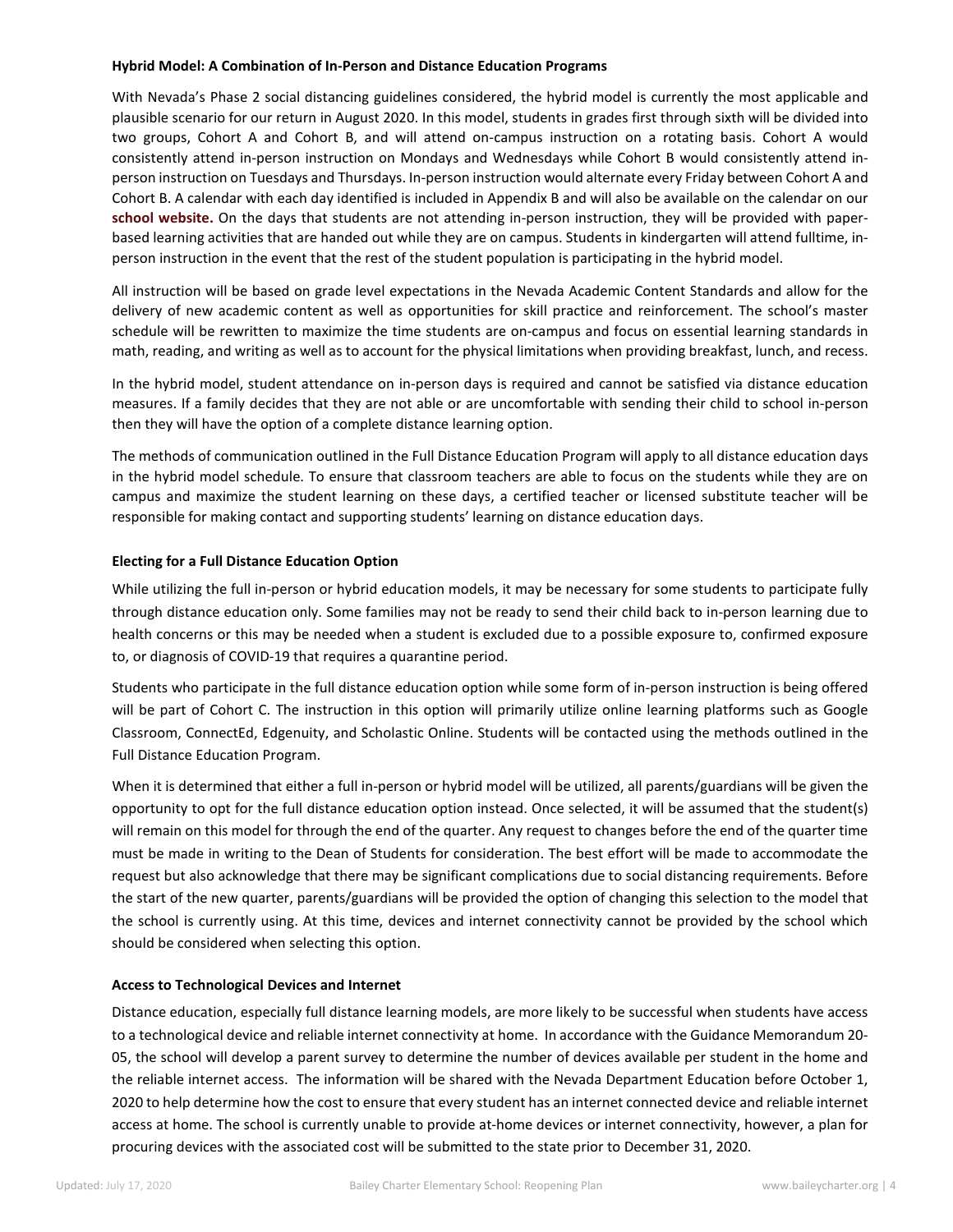## <span id="page-5-0"></span>**II. Support Programs**

#### **PROGRAMS TO SUPPORT SPECIAL POPULATIONS**

#### **Students with an Individual Education Plan (IEP)**

The United States Department of Education (DOE) has issued multiple guidance documents regarding students with disabilities:

- **[Non-Regulatory Guidance on Flexibility and Waivers for Grantees and Program Participants Impacted by](https://www.ed.gov/news/press-releases/us-department-education-announces-hurricane-flexibility-guidance)  [Federally](https://www.ed.gov/news/press-releases/us-department-education-announces-hurricane-flexibility-guidance) [Declared Disasters](https://www.ed.gov/news/press-releases/us-department-education-announces-hurricane-flexibility-guidance)**
- **[Questions and Answers on Providing Services to Children with Disabilities during the Coronavirus Disease](https://sites.ed.gov/idea/idea-files/q-and-a-providing-services-to-children-with-disabilities-during-the-coronavirus-disease-2019-outbreak/)  [2019](https://sites.ed.gov/idea/idea-files/q-and-a-providing-services-to-children-with-disabilities-during-the-coronavirus-disease-2019-outbreak/) [Outbreak \(March 2020\)](https://sites.ed.gov/idea/idea-files/q-and-a-providing-services-to-children-with-disabilities-during-the-coronavirus-disease-2019-outbreak/)**
- **[Supplemental Fact Sheet Addressing the Risk of COVID-19 in Preschool, Elementary and Secondary Schools](https://sites.ed.gov/idea/idea-files/supplemental-fact-sheet-addressing-risk-covid-19-preschool-elementary-secondary-schools-serving-children-disabilities-march-21-2020/)  [While](https://sites.ed.gov/idea/idea-files/supplemental-fact-sheet-addressing-risk-covid-19-preschool-elementary-secondary-schools-serving-children-disabilities-march-21-2020/) [Serving Children with Disabilities](https://sites.ed.gov/idea/idea-files/supplemental-fact-sheet-addressing-risk-covid-19-preschool-elementary-secondary-schools-serving-children-disabilities-march-21-2020/)**

These federal guidance documents establish that the national health crisis does not abridge the rights of students with disabilities to a Free Appropriate Public Education (FAPE) nor the equal opportunity to educational services as their nondisabled peers.

While utilizing the full in-person or hybrid education models, students with an IEP will be provided their designated services and minutes while on campus and receiving in-person instruction. For those students whose required minutes would significantly impact the grade-level instruction they would receive during in-person instruction, it may be necessary to provide additional support during distance learning days. This arrangement would be made with each individual family and ensure that the student has the necessary access.

During the full distance education model, students with an IEP would be offered additional instruction via Google Classroom meeting with the Special Education Teacher. If the student is lacking access to digital communication, additional work that would support the student in reaching their IEP goals and objectives would be provided in paper format and the Special Education Teacher would reach out weekly for contact and support.

#### **English Learner (EL) Students**

Approximately 44% of our student population is identified as an active EL student with another 10% in the 1- to 4-year monitoring period. Due to this fact, the majority of our EL services must be provided in the general education classroom setting by the classroom teacher. With any of the identified models, we will continue to implement the best practices for working with EL students during in-person and distance instruction.

Additional support will be provided to EL students that are designated as *newcomers* to the country and are in the early stages of language acquisition. Students that scored below a 2.0 composite score on the 2020 ACCESS exam will also be given priority in receiving additional support. During in-person instruction this may consist of small group instruction with a certified teacher or instructional assistant. During full distance education, additional support will be provided through additional virtual meetings and access to additional support on assignments as needed.

#### **Multi-Tiered System of Supports (MTSS)**

Students will be returning to school after having drastically varied educational experiences since March 2020. It will be a priority to assess both formally and informally where students are in their learning progression and then design instruction to meet their unique needs. Although we will most likely not be able to return exactly to our previous methods for academic intervention, we will work to design supportive instruction that continues to help students close achievement gaps and catch them up to grade level expectations.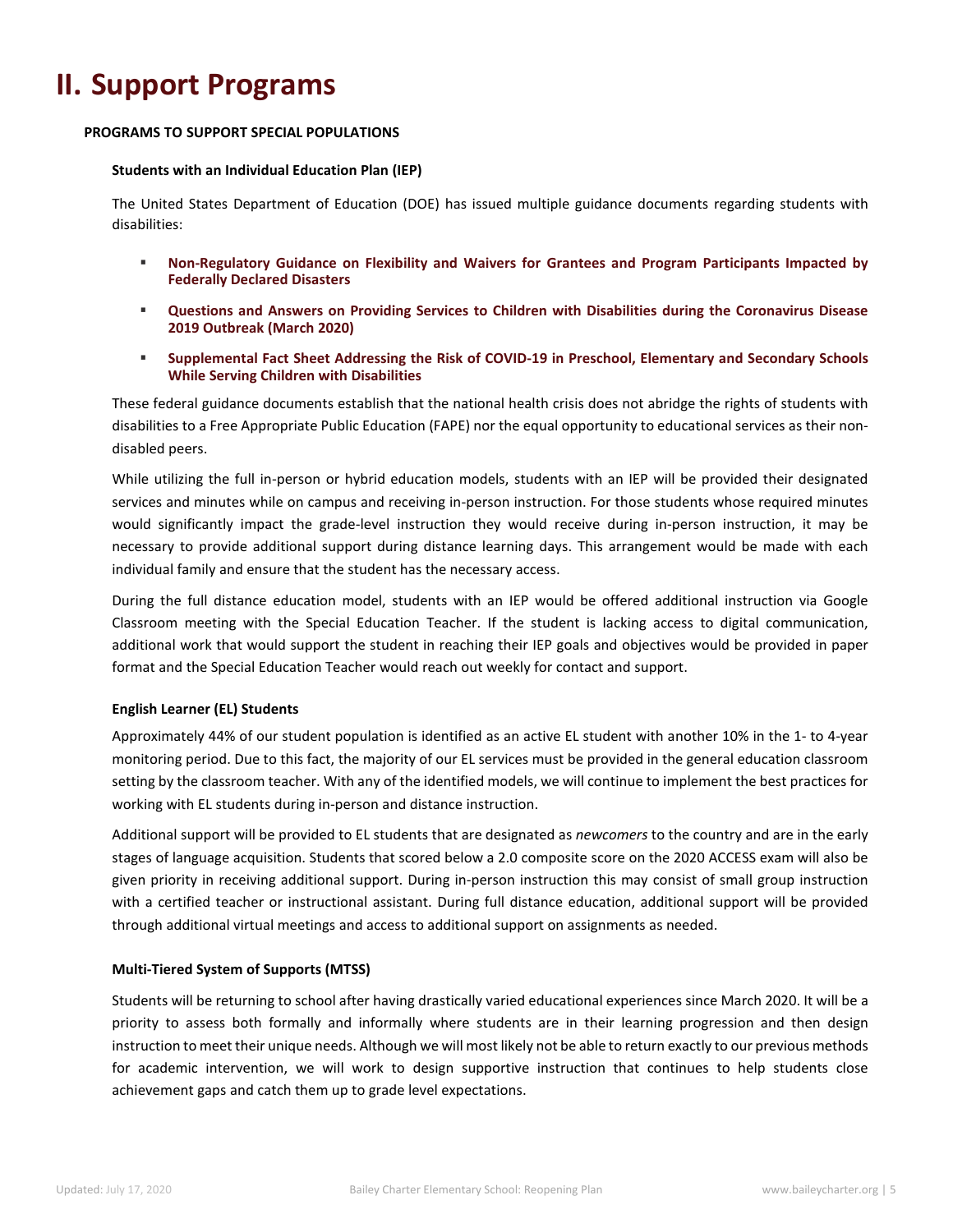# <span id="page-6-0"></span>**III. Professional Learning**

#### **ADDITIONAL PROFESSIONAL DAYS**

To maximize the time available for in-person student learning, weekly early release Wednesdays will not be utilized for the 2020-2021 school. This directly affects the time available for ongoing professional learning opportunities with staff. Distance learning is still relatively new and all staff involved will need to continue to engage in professional learning on how to deliver instruction through distance education methods. Teams will engage in curriculum work and lesson planning to restructure academic content to the confines of the hybrid model with distance education and in a social distanced classroom.

A *Request for Calendar Adjustment* and a *Request for Additional Professional Development Days* will be submitted to the Nevada Department of Education requesting the use of five scheduled instructional days as additional professional development days at the beginning of the school year to focus on delivering distance education effectively, developing effective assessment and monitoring strategies during hybrid instruction, and health practices relating to the response to COVID-19. Additional days will be utilized throughout the second and third school year quarters to allow for ongoing professional development as we adjust to ongoing COVID-19 responses.

Initial staff training during the original contract days prior to the start of the school year will include:

- **Pre-return to school training**: Presented remotely to ensure understanding and preparedness to align with this manual
- **First Day Training/Orientation**: Align local protocols and procedures with this manual; meeting area must adhere to social distancing protocols or present via digital platform.
- **Cleaning Protocols**: Disinfection methods, comprehensive cleaning training

It is very important that all employees understand the safety requirements, protocols, and expectations to ensure everyone and their communities stay safe and prevent the spread of the virus. We will structure the training plan to effectively disseminate information to all teams and audiences.

Content covered will include but may not be limited to:

- All training topics can be reinforced with signage in the buildings.
- **School/District checklists**
- **Response Teams**
- **•** Disinfection measures
- **Transportation**
- **Industrianal International Protocols**
- **•** On site health screening
- **Daily self-screenings**
- Visitors
- Cleaning Protocols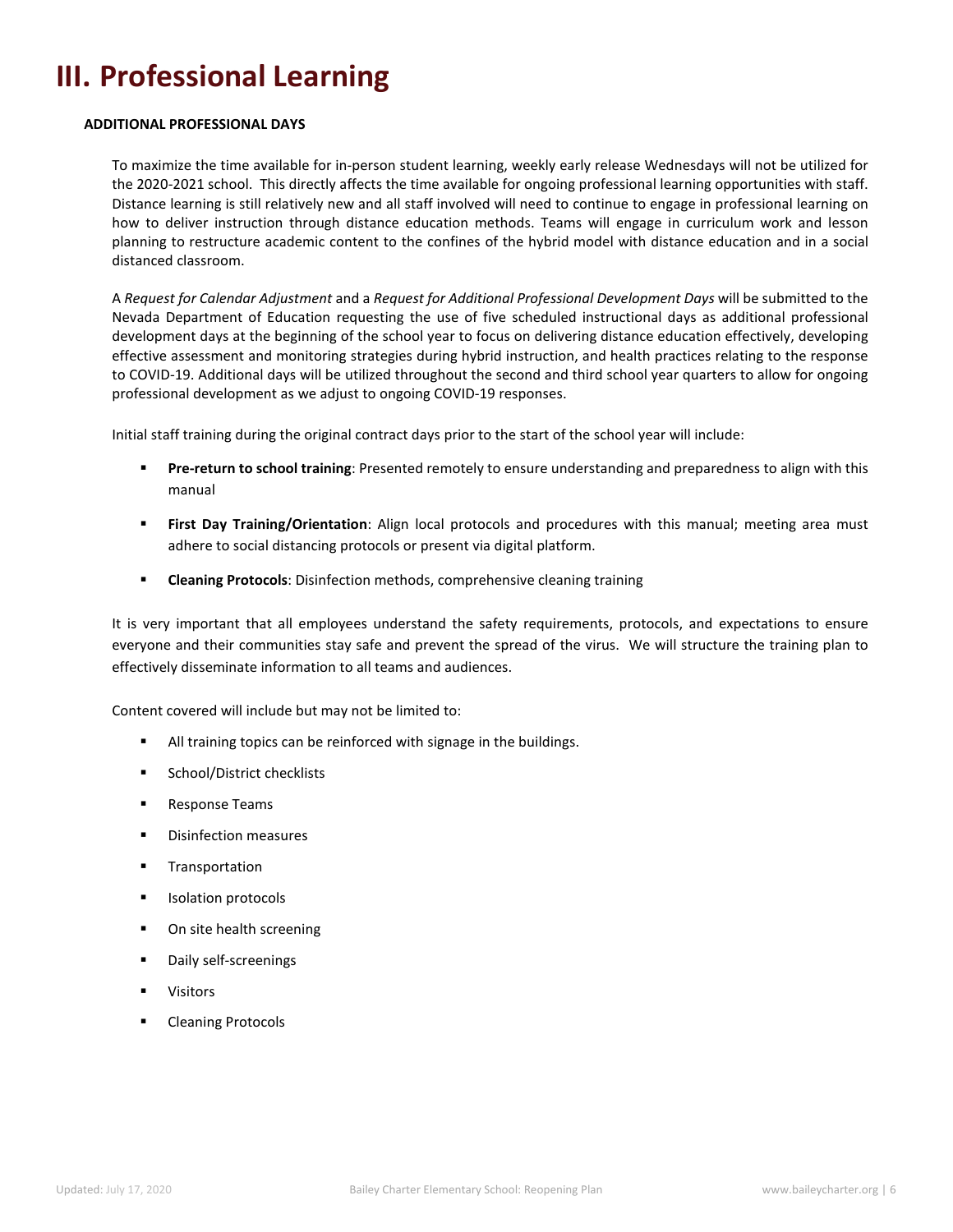# <span id="page-7-0"></span>**IV. Services and Facilities**

#### **NUTRITION SERVICES**

Nevada Department of Education Guidance Memorandum 20-05 states "students will receive access to the nutrition services to which they are entitled". Bailey Charter Elementary School is in contract with Washoe County School District (WCSD) Nutrition Services to provide breakfast and lunch meals under Community Eligibility Provisions (CEP) guidelines. Therefore, the school will follow WCSD protocols and procedures for serving breakfast and lunch.

#### **Meal Service**

Possible scenarios for meal service will be developed with the assistance of the school's WCSD Nutrition Services Supervisor and may include the following models:

- **Modified Café Service:** This meal service option will have students come through traditional serving lines, at staggered times, and take meals back to a designated area for consumption while following spacing guidelines for social distancing. A unitized meal may be available, and disposable food service items will be provided to students. This meal service option will likely be provided to students scheduled for lunch in a communal space.
- **Classroom Delivery Service (CDS):** Unitized meals will be prepared and delivered for consumption in the classroom. The service model and equipment needed to execute this meal service is already in place as the school is an existing CEP site, utilizing CDS for breakfast-in-the-classroom.

#### **Communal Space for Consumption**

The multi-purpose room will be used as an option for consumption of lunch in the school with the possible provision of additional lunch periods as needed to meet social distancing guidelines.

- **Seating**: Students will have assigned seating, six feet apart from each other; the capacity of the multi-purpose room will be less than 40% of normal capacity; there will be a strict "do not share" food policy among students.
- **Cleaning**: Students will be required to use hand sanitizer before consuming and will engage in supervised handwashing after consumption; staff will disinfect and sanitize tables and chairs between students.

#### **FACILITIES**

#### **Facility Upgrades**

A series of facility upgrades occurred during the time in which the school was closed and will continue as supplies and equipment are delivered.

- Plexiglass barriers / sneeze guards have been installed in the main office.
- Additional hand sanitizing stations have been ordered for use in all entryways and communal areas of the premises. Pre-existing hand sanitizing stations in all instructional spaces will continue to be monitored and stocked.
- Portable handwashing sinks have been placed in any classrooms without a previously installed sink. Portable handwashing sinks are supplied with a freshwater reservoir, gray water tank, and hand soap. The sinks are placed adjacent to existing paper towel dispensers and will be serviced daily.
- Physical guides, such as tape on floors or sidewalks and signs on walls, to ensure staff and children remain at least 6 feet apart in lines and at other times will be printed to encourage safe practices.
- CDC created signs showing proper use of face coverings, handwashing, and other general instructions will be printed and hung prominently throughout the building to promote hygiene. CDC posters can be found at the **[CDC website](https://www.cdc.gov/coronavirus/2019-ncov/communication/print-resources.html)**.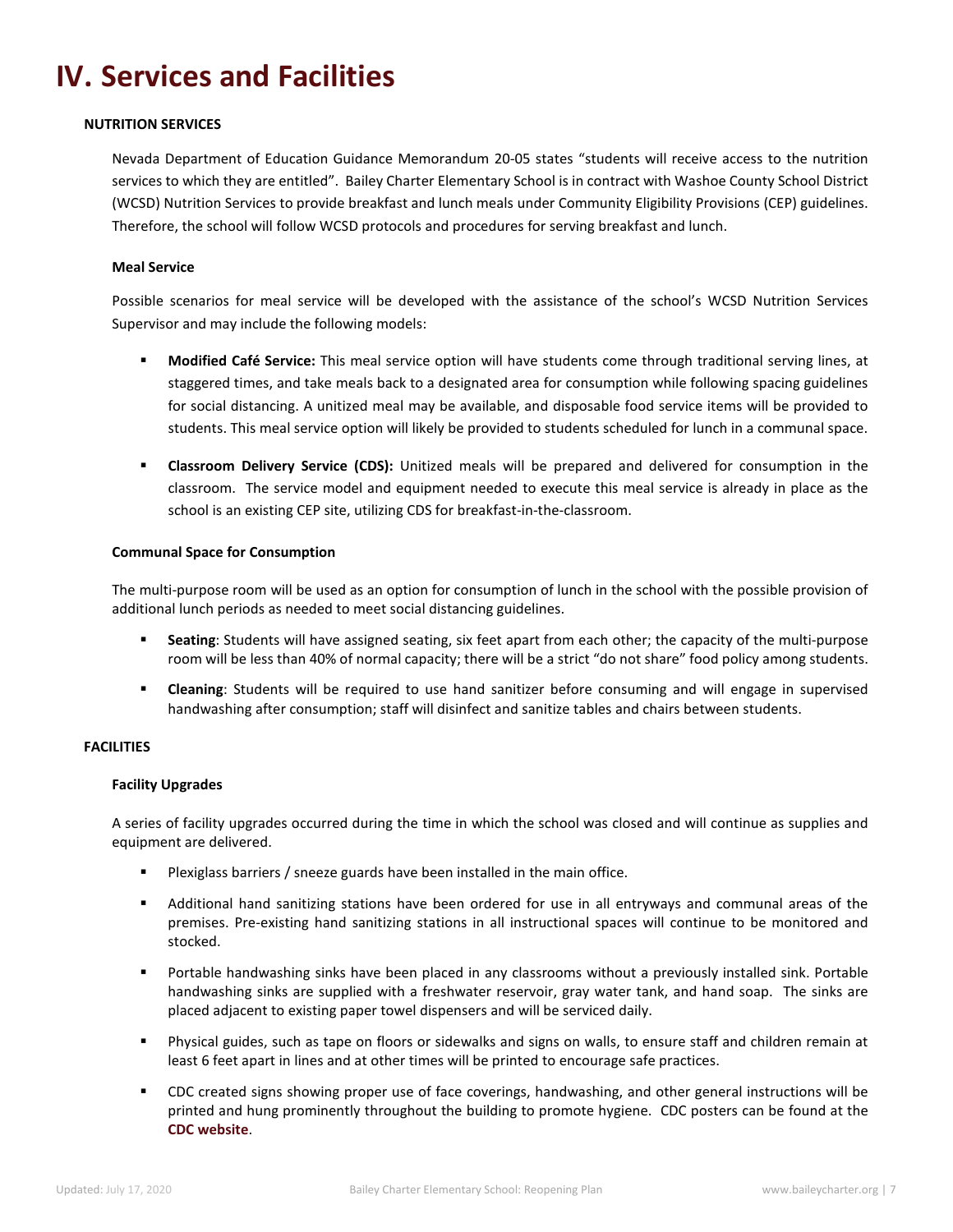#### **Facility Adjustments and Procedures**

The school may adapt several strategies to assist in the mitigation of the spread of COVID-19 to the extent possible. These strategies may not always be feasible, practical, and acceptable and will need to be tailored to individual circumstances.

- **EXEC** Classroom Specific Procedures
	- □ Procedures for hall passes will be updated upon receipt of supplies to enable every student to utilize their own hall pass.
	- $\Box$  Teachers will assign individual cubbies for students to store their personal belongings in. These cubbies will remain the students', even as cohorts switch days for in-person instruction.
	- $\Box$  Shared electronics will be disinfected for use between each student by the teacher using provided EPA approved disinfectant.
	- $\Box$  Teachers will not utilize "carpet areas" for classroom instruction or student meeting time.
- Ventilation
	- $\Box$  The HVAC system fans will run continuously to push air through roof top filters.
	- $\Box$  Replacement frequency of HVAC filters will double from once per quarter to twice per quarter.
- Water Systems
	- $\Box$  All drinking fountains and water bottle refilling stations in the school have been turned off.
	- $\Box$  Prior to the start of school, staff will purge any stagnant water in the water lines and water heater.
- Modified Layouts
	- $\Box$  Student tables in which more than one student may sit at a time will be removed from classrooms.
	- Classrooms will have a limited amount, approximately 50% of usual capacity, of individual student desks.
	- $\Box$  Excess chairs will be removed.
	- $\Box$  Desks that appear to be student desks but are used as furniture for technology devices will be marked as "not available for student seating".
	- Teachers will turn desks to face the same direction (rather than facing each other) and will place desks at least six feet apart when feasible while leaving at least three feet from the classroom exits per fire regulation.
	- $\Box$  Teachers will turn their workspaces/desks against a perimeter wall to increase the area in a classroom to easily accommodate arranging student desks six feet apart.

#### **Cleaning and Disinfecting Protocols**

The school will have two full-time custodial staff members to assist with cleaning procedures throughout the school day. The school has also contracted with an independent janitorial company to provide nightly cleaning for all classrooms as well. In the event of an identified COVID-19 case, the area, if possible, will be isolated for a Deep Clean routine by staff members.

Each classroom will be supplied with a bottle of EPA-approved disinfectant and cloths the teacher may use during the day as needed. Teachers and students will establish classroom protocols to wipe down desks and tabletops, and other shared equipment, in between classes and throughout the day. Teachers and office staff will arrange their desks, work areas, and student desks in a manner to assist with the sanitation of those surfaces. Papers, files, and books will be removed or stacked/placed in an orderly manner to allow the nighttime crew to spray down the work surfaces without moving materials.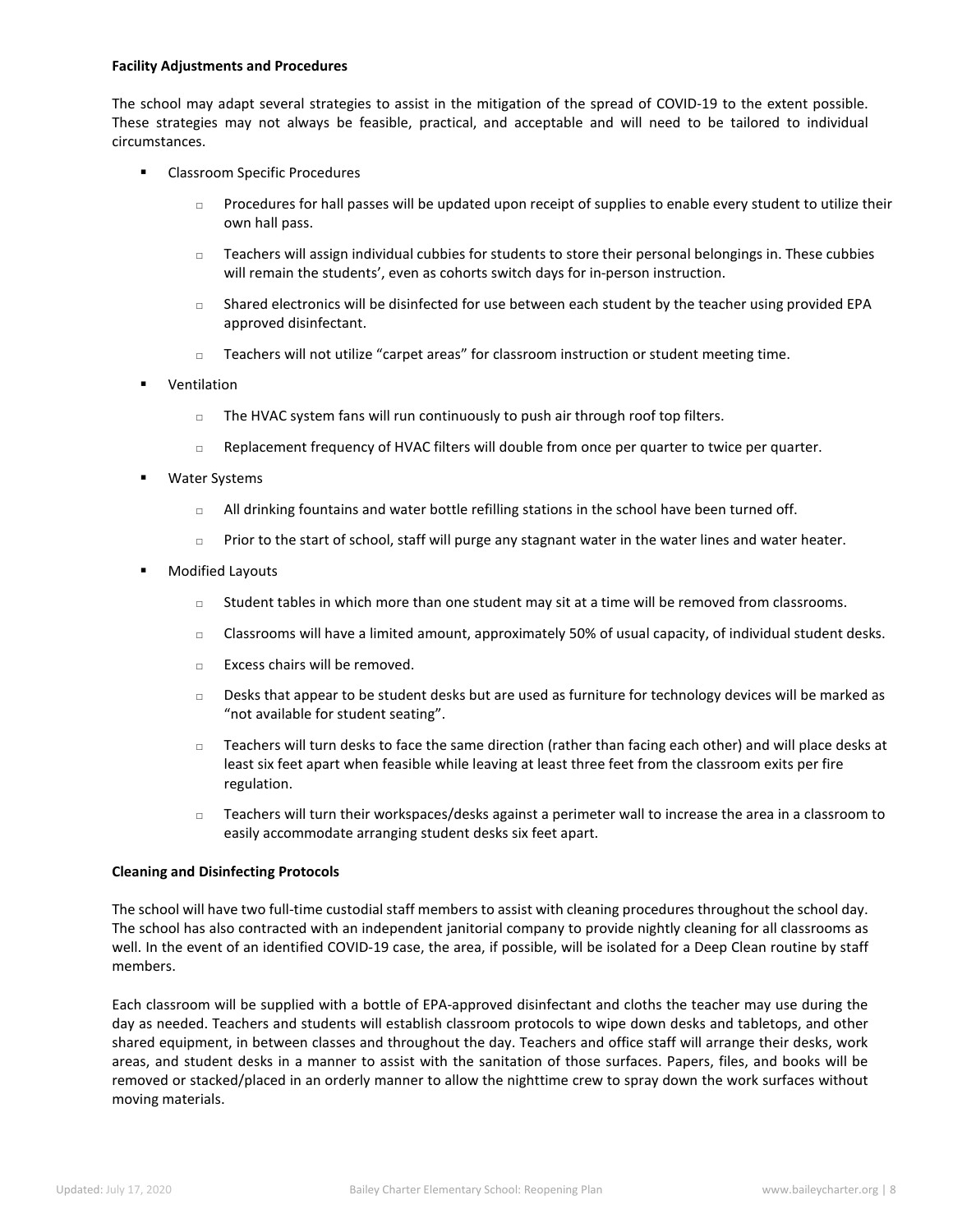- Full-time custodial cleaning procedures occurring throughout the school day will follow the established cyclical routine below. It is anticipated this routine will repeat at least two times during the regular school day, ensuring at minimum, four times per day disinfection of high-touch point areas.
	- □ Custodial staff members will utilize EPA Approved Disinfectants for Use Against SARS-CoV-2 (COVID-19). These products will be stored in areas securely away from students.
	- $\Box$  When available, staff members will use an electrostatic sprayer with an approved disinfectant for quick cleaning of classrooms. The electrostatic sprayer will not be used with other staff and students present.
	- Staff members will restock common supplies in a pre-determined, secure location for teachers and other staff members to stock their own classroom cleaning supplies.
	- $\Box$  High-touch points include doors, telephones, light switches, sanitizing and washing stations, access control keypads, etc.



Figure 2: Cyclical Routine for Daytime Custodial Staff

- The nighttime crew will follow established cleaning routines as outlined in their contract.
	- All disinfectants are EPA Approved Disinfectants for Use Against SARS-CoV-2 (COVID-19).
	- $\Box$  Cleaning towels will be changed regularly.
	- $\Box$  High-touch point and less common touch point surfaces will be cleaned.
- The Deep Cleaning protocol will be triggered in the event an active employee or student is identified as positive for COVID-19 based on test results.
	- $\Box$  The area will be closed while deep cleaning procedures take place.
	- $\Box$  All high-touch point and less common touch point surfaces will be disinfected.
	- $\Box$  The use of an electrostatic sprayer will be employed, once at the beginning of the deep cleaning session and once at the end.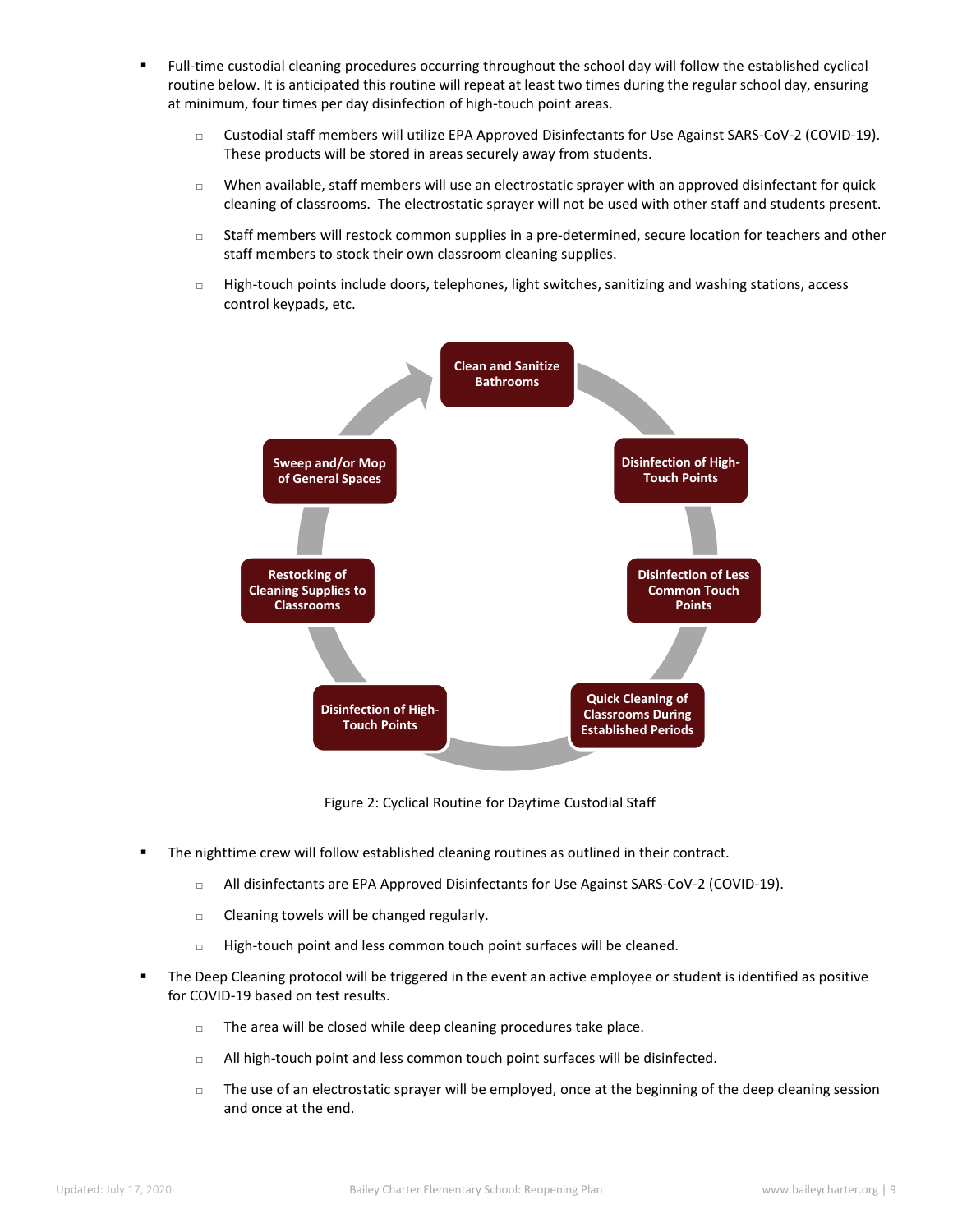- Chairs, bookshelves, electronic equipment, whiteboards, cubbies, etc. will be cleared and disinfected.
- $\Box$  Floors will be swept and mopped with an EPA-approved neutral floor disinfectant.
- $\Box$  The area may remain closed for the following 24 hours.
- $\Box$  The nighttime crew will be notified upon identification of a positive case and notified again when the school has completed deep cleaning to initiate a standard night routine cleaning.
- Other staff members (teachers, assistants, office staff, etc.) are encouraged to engage in duties atypical of their routine to assist in the cleaning and disinfection of the school to maintain a safe and healthy environment.
	- $\Box$  Disinfectant solution will be provided to all staff members utilizing a pre-determined location. The disinfectant solution will be regularly restocked.
	- $\square$  Staff members will disinfect copy machines between each use.
	- Staff members will be provided with gloves and extra paper towels to clean additional surfaces as deemed necessary. These surfaces may include, but are not limited to door handles, keypads, telephones, switches, appliances, electronic equipment, etc.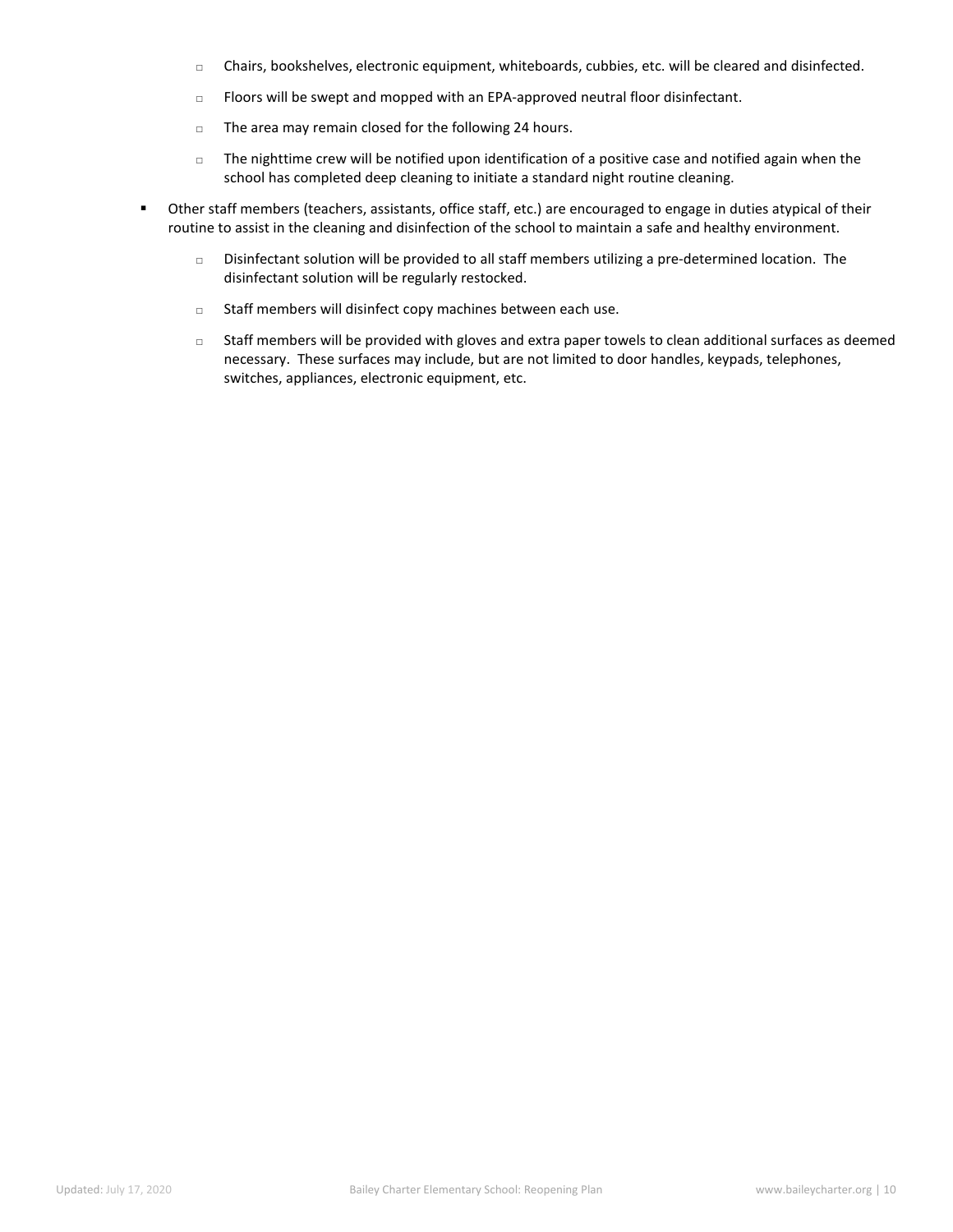# <span id="page-11-0"></span>**V. Health and Safety for Students and Staff**

#### **VISITOR RESTRICTIONS**

Bailey Charter Elementary School will not allow normal visitation to our campuses until the campus reopening. Only Bailey Charter Elementary School staff are allowed on campus during preparation for reopen. After reopening, any in-person visitors will be required to wear a face mask and use hand sanitizer upon entering the building. Visitors will be limited to the office area and not allowed to access any other areas of the school.

#### **VENDOR RESTRICTIONS**

The school will coordinate with vendors to ensure providers are adhering to the school's established protocols and procedures. All vendors will be required to wear a face mask and use hand sanitizer upon entering the building. Vendors may not enter the premises if they are exhibiting symptoms of COVID-19 or have contact with known COVID-19 positive cases within 14 days. Vendors will not enter instructional spaces during the school day. If there is a need for a vendor to enter an instructional space, every reasonable effort will be made to schedule the vendor at a non-instructional time.

#### **TRAVEL RESTRICTIONS**

Bailey Charter Elementary School will discontinue staff travel to conferences and workshops both locally and outside of the Reno-Sparks area until further notice unless pre-approved by the Principal.

#### **STUDENT SCREENING AND TEMPERATURE PROTOCOLS**

Frequent health screenings can help to mitigate the spread and unnecessary exposures to COVID-19. Bailey Charter will be encouraging families to complete a self-screening questionnaire before coming to school each day. Additionally, students will have their temperatures taken as they arrive to campus on their scheduled days. Temperatures for screenings will be taken with a non-touch, digital thermometer to allow for faster processing at either the car drop-off area or prior to entering the front of the school for students that walk to school. If a student registers a temperature above 100.4 degrees Fahrenheit they will not be permitted to enter campus. If there is a concern that environmental conditions such as outdoor temperature or significant, strenuous exercise may have contributed to the temperature the student will be allowed a cool-down period and the temperature will be checked again. Temperatures of all students will be screened once again at the end of the lunch period. A student that registers a temperature at that time will be isolated following the procedures outlined below and sent home. This second check will help to reveal possible fevers originally masked by fever-reducing medications. All staff will be trained on proper temperature taking techniques and how to appropriately handle communicating the fever to the student/family in a manner that meets confidentiality requirements.

#### **EMPLOYEE SCREENING AND PROTOCOLS**

To help prevent the spread of COVID-19 and reduce the potential risk of exposure to our employees and students, we will be requiring employees to complete a self-screening which includes a temperature reading and answering a set of questions related to COVID-19 symptoms including:

- Cough
- **Shortness of breath or difficulty breathing**
- **Chills**
- Repeated shaking with chills
- **Muscle pain**
- Headache
- **Sore throat**
- **Loss of taste or smell**
- Diarrhea
- **Feeling feverish or a measured temperature greater than or equal to 100.0 degrees Fahrenheit**
- Known close contact with a person who is lab confirmed to have COVID-19

All screening information will be kept confidential by the Principal, the Principal's Designee, and the school nurse.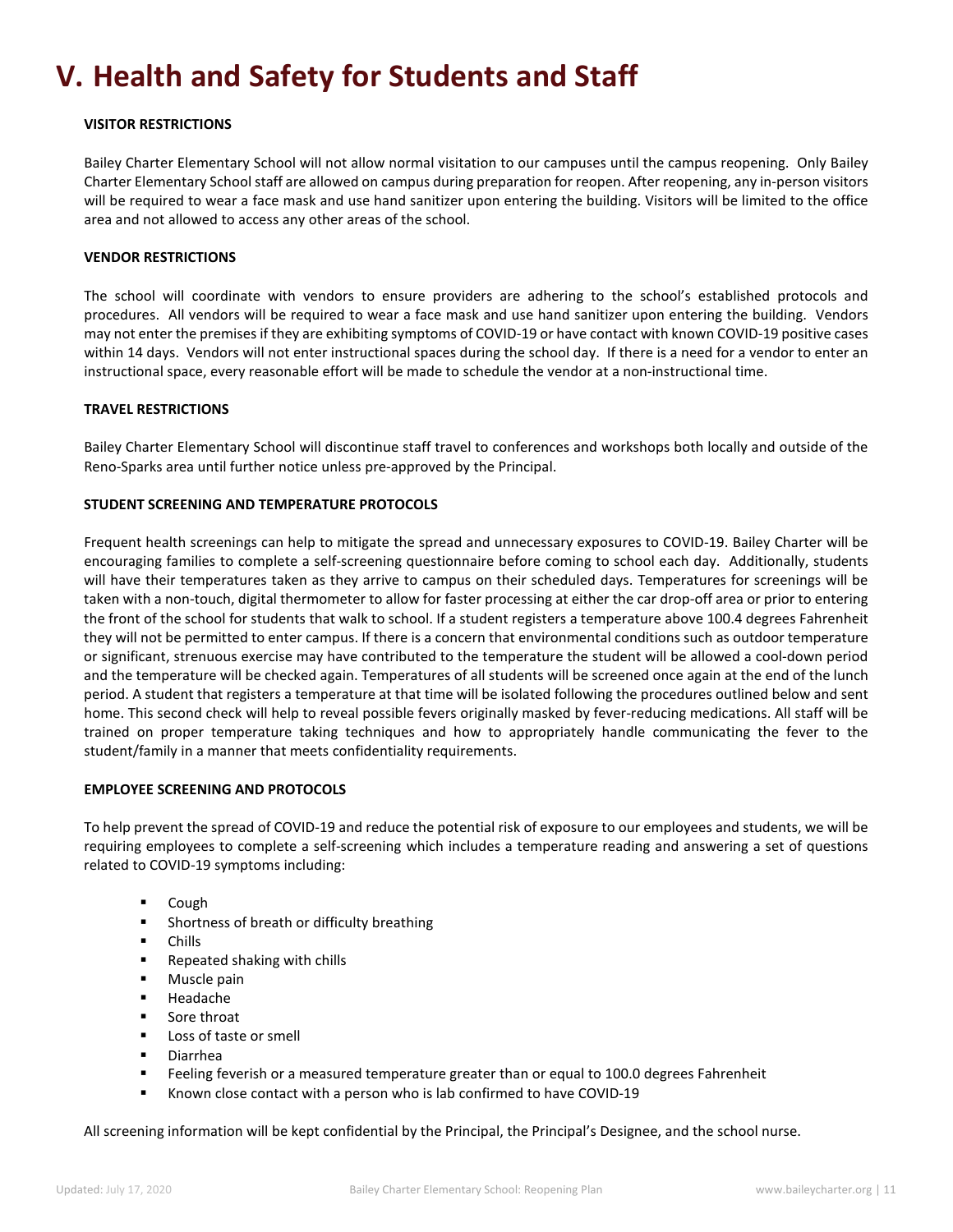#### **HEALTH PROTOCOL**

Sick staff or students should not return to in-person classes, or end isolation until they have met CDC's criteria to discontinue home isolation. The criteria will be available on the school's website as well as provided to any student upon their exclusion from campus due to COVID-19 quarantine or diagnosis.

Staff and students should not come to school if they are sick, and should notify the Principal or designated COVID-19 point of school contact if they become sick with COVID-19 symptoms, test positive for COVID-19, or have been exposed to someone with COVID-19 or a confirmed or suspected case.

If a student or staff member presents with COVID-19 symptoms (such as fever, cough, or shortness of breath) while on campus, they will immediately be moved to an isolation area of the school. Staff members who are sick will be asked to leave campus and should go home or to a healthcare facility, depending on how severe their symptoms are, and follow CDC Guidance for caring for oneself and others who are sick. Students' parent/guardian will be contacted, and the student will be sent home from campus.

While in the isolation area, students will be safely supervised and provided activities to work on while they wait to be picked up.

Once all students in the isolation area have been released, the room will be closed off with appropriate signage until after cleaning and disinfecting. If possible, Custodial Staff will wait at least 24 hours before cleaning and disinfecting. If 24 hours is not feasible, they will wait as long as possible.

#### **NOTIFYING HEALTH OFFICIALS AND CLOSE CONTACTS**

In accordance with applicable federal, state and local laws and regulations, the School will notify local health officials, staff, and students immediately of any case of COVID-19 while maintaining confidentiality in accordance with the Americans with Disabilities Act (ADA), FERPA or and other applicable laws and regulations.

Inform those who have had close contact with a person diagnosed with COVID-19 to stay home and self-monitor for symptoms and follow CDC guidance if symptoms develop.

Employees returning to work from an approved medical leave should contact the Principal. You may be asked to submit a healthcare provider's note before returning to work.

If you have been diagnosed with COVID-19, you may return to work when all 3 criteria are met:

- At least 3 days (72 hours) have passed since recovery (no fever without the use of fever-reducing medications); and
- You have improved in respiratory symptoms (cough, shortness of breath, etc.); and
- At least 7 days have passed since symptoms first occurred

If you have symptoms that could be COVID-19 and do not get evaluated by a medical professional or tested for COVID-19, it is assumed that you have COVID-19 and may not return to work until the three criteria listed above have been met.

If a staff member is made aware of a possible exposure, a confirmed exposure, or a diagnosis of COVID-19, they must notify the Principal as soon as possible but within 12 hours.

#### Students

- When the school is made aware of a possible exposure, confirmed exposure, or a positive case of COVID-19 of a student or staff member, the families of all affected students will be notified in writing and via phone call.
- Students will be excluded from participating in in-person learning following the guidelines of the Washoe County Health District and will be notified of such. While excluded from in-person learning, students will be required to participate in full-distance education and will continue to work with a certified teacher or licensed substitute.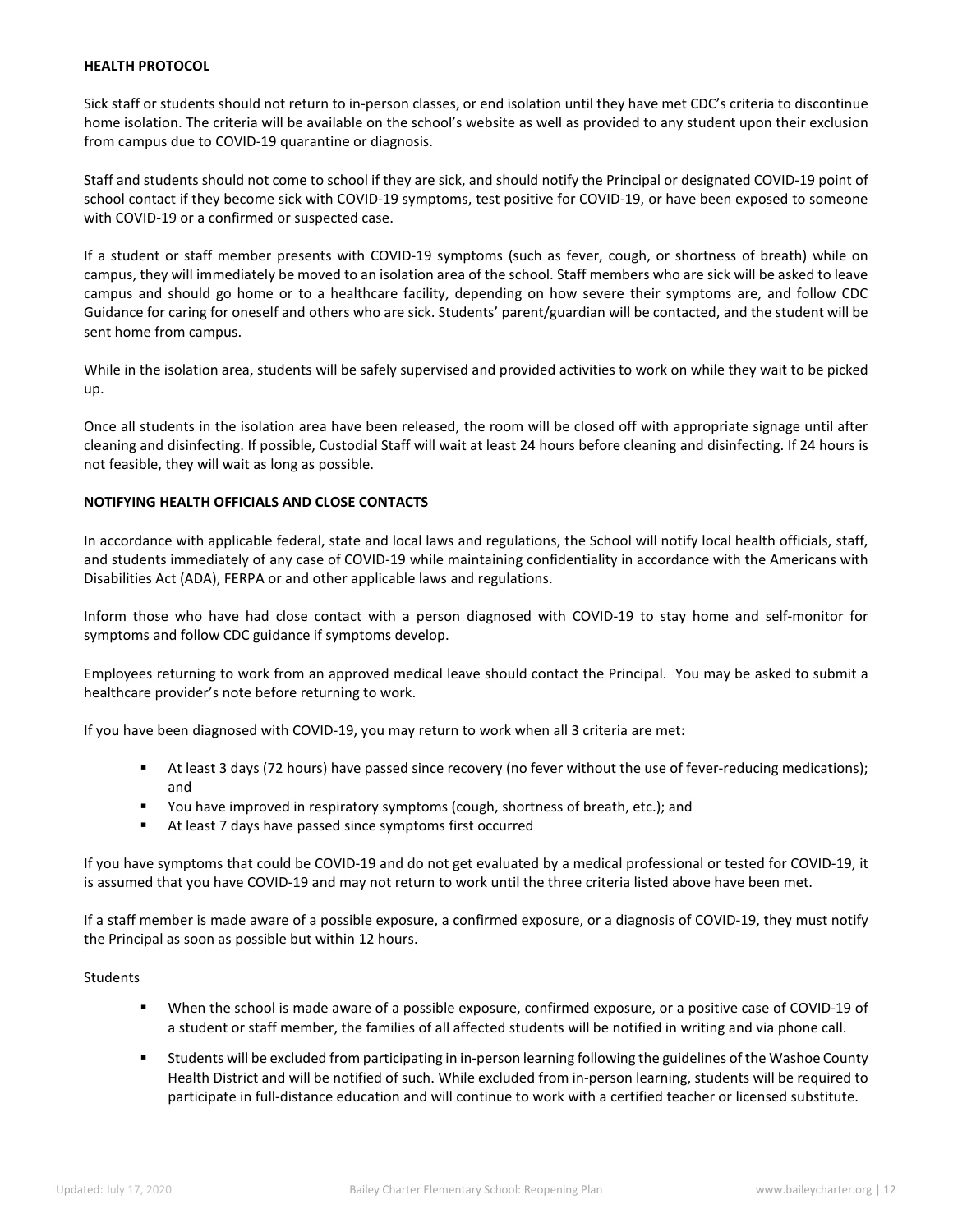#### **GUIDANCE IF EXPOSED**

While we all hope to avoid exposure to illness from COVID-19, we need to be prepared for that possibility. If you or someone you have been in contact with has been exposed to the virus, our first concern is for your health and safety and those around you. In this rapidly changing situation, healthcare providers should have the most up-to-date information from the CDC.

Please do the following:

- Quarantine yourself in a specific room away from others in your home
- Contact the following (listed in order of priority), let them know you have been exposed to COVID-19, then follow their instructions.
	- Your healthcare provider
	- □ School Principal
	- Direct Supervisor
	- $\Box$  Your supervisor will work with the Principal to determine appropriate next steps.
- In case of an emergency, call 911 and let them know you have been exposed to COVID-19, then follow their instructions.

#### **NURSE (NON-COVID SITUATIONS)**

Minor student health concerns will be addressed as much as reasonably possible in the general education classroom to reduce any unnecessary travel to and from the health clinic. This will include classrooms being stocked with bandages for minor scrapes and temporal thermometers to check temperatures. If a student health concern requires removal from the classroom or additional support is needed (i.e. student medications), the classroom teacher will notify the office staff and a staff member will retrieve the student from the classroom and escort them to the office.

#### **SOCIAL DISTANCING**

Social distancing is an effective way to prevent potential infection. Bailey Charter employees, students, parents, and visitors should practice staying approximately 6 feet away from others and reducing or eliminating contact with others.

- **Traffic Flow:** Taped lines and 'stand here' indicators on the floor will mark the walking direction throughout the office in order to maintain the social distancing requirement of 6 feet
- **Ad-hoc Interactions/Gatherings:** Non-essential/informal meetups and visiting should be avoided

#### **PERSONAL PROTECTIVE EQUIPMENT (PPE)**

PPE will be needed to mitigate exposures during any in-person instruction or on-campus staff activities. Social distancing practices will still be in conjunction with the following PPE:

 **Masks:** Face masks are an important part of staff and student protection, especially considering the nature of COVID-19. Upon reopening, all staff, students, and visitors (including vendors) to the school campus will be required to wear a face covering over the nose and mouth throughout the duration of their time on-campus with the exception of during meal consumption periods (breakfast and lunch) and socially distanced outside recess periods. A disposable face mask will be made available each day to all staff and students scheduled to be on campus. If preferred, the student or staff may provide their own face covering if it securely covers the nose and mouth and adheres to the school appropriate dress-code policy.

Students or staff that are unable to wear a face covering due to approved medical reasons will be accommodated for up to 14 calendar days with a face shield without a doctor's note. If an acceptable doctor's note is produced, a face shield will be provided for the length of the indicated period.

 **Gloves:** Touching your face with contaminated hands, whether gloved or not, poses a significant risk of infection. Gloves will be made available and utilized during cleaning tasks for both classroom teachers and custodial team. Additionally, the proper removal of gloves reduces the risk of being exposed to contamination. Wearing gloves does not diminish the need to wash hands and proper handwashing will be encouraged after the removal of gloves will be encouraged as it is the number-one defense against any virus.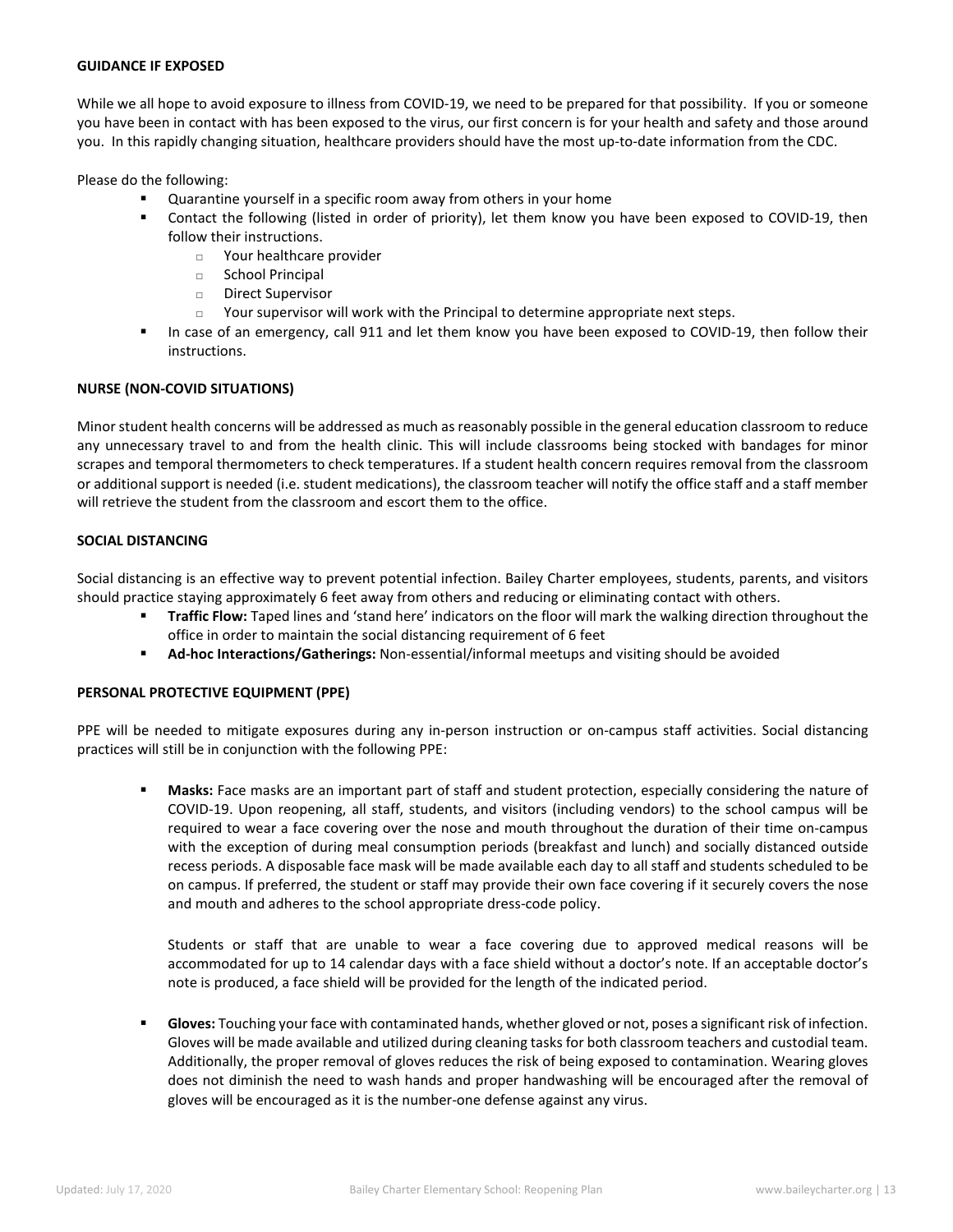**Hand Sanitization/Washing:** Washing hands often with soap and water for at least 20 seconds is the best defense against direct contact spreading. These use of hand sanitizer with at least 60% alcohol content is encouraged when soap and water are not available.

Students and staff will be provided with direct instruction on the best handwashing techniques to ensure that hands are properly washed throughout the day. Handwashing breaks will be scheduled throughout the day with priority being given to all times students will be mask free (i.e. following a meal period or structured recess break). Students will be asked to use hand sanitizer prior to their meals to mitigate the possible transmission during their mealtime.

#### **SHARED WORKSPACE**

To ensure the safety of utilizing various shared workspaces, staff members will be expected to complete additional cleaning of surfaces after use. The School will provide alcohol-based hand sanitizers for use throughout the workplace and in common areas. Approved cleaning materials will be stationed along with signage to indicate the required cleaning procedures.

There will be limited access to certain workspaces to reduce exposure to risks and ensure employee safety. Workspace usage is as follows:

- **Capacity**: The Principal will be monitoring the number of employees in the offices while the risk of infection exists and begins to diminish.
- **Conference Room**: Conference rooms will be closed for general use but may be used by appointment. Signage indicating closure/capacity limits will be placed on conference room door. Whenever possible, meetings will use Google Meet as a virtual option even for employees in the office or school.
- **Staff Room/Copy Room**: These spaces could be closed for use at different times of the year. This may include the use of shared appliances such as copy machines/printers, coffee machines, refrigerators, and microwaves. Signage indicating restrictions will be posted as each phase is implemented. Teacher and staff lunch periods will be scheduled indicating available use of the staff room or classroom. Face coverings are required to be worn when using the available appliances but may be removed for meal consumption.

#### **PERSONAL WORKSPACES/CLASSROOMS**

All teachers and students are asked not to visit another classroom outside of their team or grade level. Additionally, the visiting of classrooms by non-classroom teacher staff will be reduced to necessity only visits. Employees are to disinfect their own personal workspace (teacher desk, phone, laptops, remotes, etc.) throughout the day, giving special attention to commonly touched surfaces. Please note that proper equipment such as acceptable disinfectant and PPE should be used when cleaning individual workspaces. The School will instruct all staff on proper cleaning techniques as well as provide all necessary cleaning supplies to complete these activities.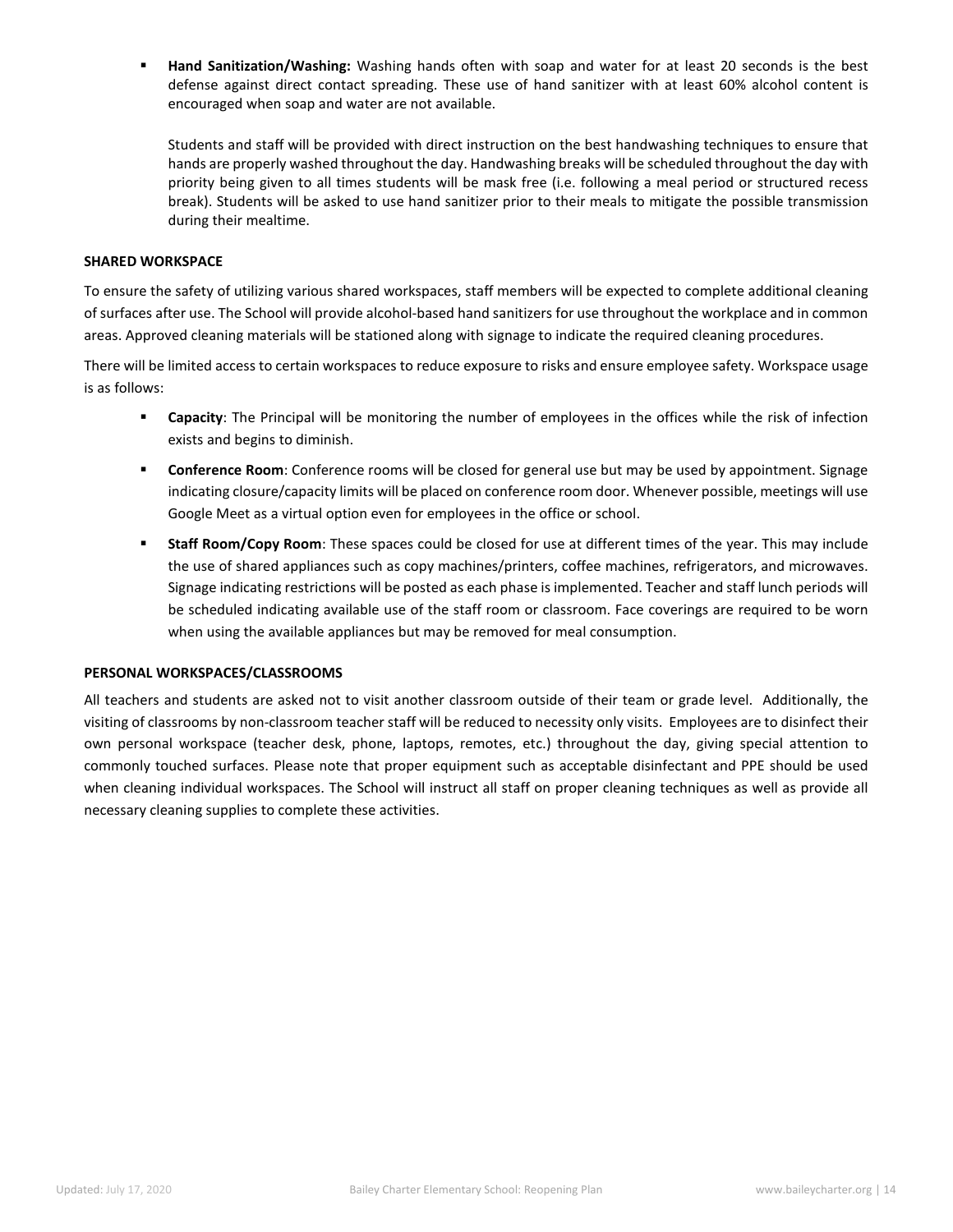# <span id="page-15-0"></span>**VI. Additional Considerations**

#### **ATTENDANCE**

Attendance will continue to be taken in Infinite Campus. Protocols will follow the direction from the Nevada Department of Education and Washoe County School District (Sponsor). For in-person instruction, students will be marked as present while on campus. If a student is absent for an assigned in-person learning day they will be marked as absent for the day regardless of their participation in distance learning. Attendance during distance education will be determined primarily by the students' interaction and contact with their Distance Learning Teacher. For students without communication access, completed assigned work may be used to determine the student's attendance on a distance education day.

#### **COMMUNICATION METHODS**

Information regarding school procedures and updates will be provided frequently and often utilize multiple methods. Our English Learner population exceeds 10% of our total population and more than 50% are Spanish speaking so all parent communications will be provided in both English and Spanish. To ensure that you are included in all necessary communications you can do the following:

- Provide the office with your current phone number, email address, and mailing address
- SchoolMessenger phone calls will be sent to families with a current phone number in Infinite Campus.
- **EXEC** Check email often and respond when necessary
- Visit our school website at **[www.baileycharter.org](http://www.baileycharter.org/)**
- Follow our social media platforms: **[Facebook](https://www.facebook.com/baileycharter)** & **[Instagram](https://www.instagram.com/baileycharteres/)**
- Google Classroom: Any information regarding distance education will be provided through **[Google Classroom.](https://edu.google.com/products/classroom/)**
- **[Infinite Campus](https://washoenv.infinitecampus.org/campus/portal/washoe.jsp)**: Student grades, attendance records, and health information will be updated here.

#### **TRANSPORTATION**

Bailey Charter Elementary does not offer school-arranged, bus transportation to and from the school site.

Changes will be made to our drop-off and pick-up process to comply with social distancing requirements and keep staff, students, and families safe during these typically high contact periods. This may include varied release points, afternoon drive-around pick-up, and staggered release times for different modes of transportation.

#### **SOCIAL-EMOTIONAL WELL-BEING OF STUDENTS AND STAFF**

The school's adopted social-emotional curriculum and best practices will be utilized throughout all models of instruction. School staff may provide videos and resources for parents, guardians and students to access. The staff will work with students individually or in small groups as needed to address any well-being needs. The Principal will develop a student and staff survey to allow for individuals to give feedback on how to develop a stronger outreach program and support their needs.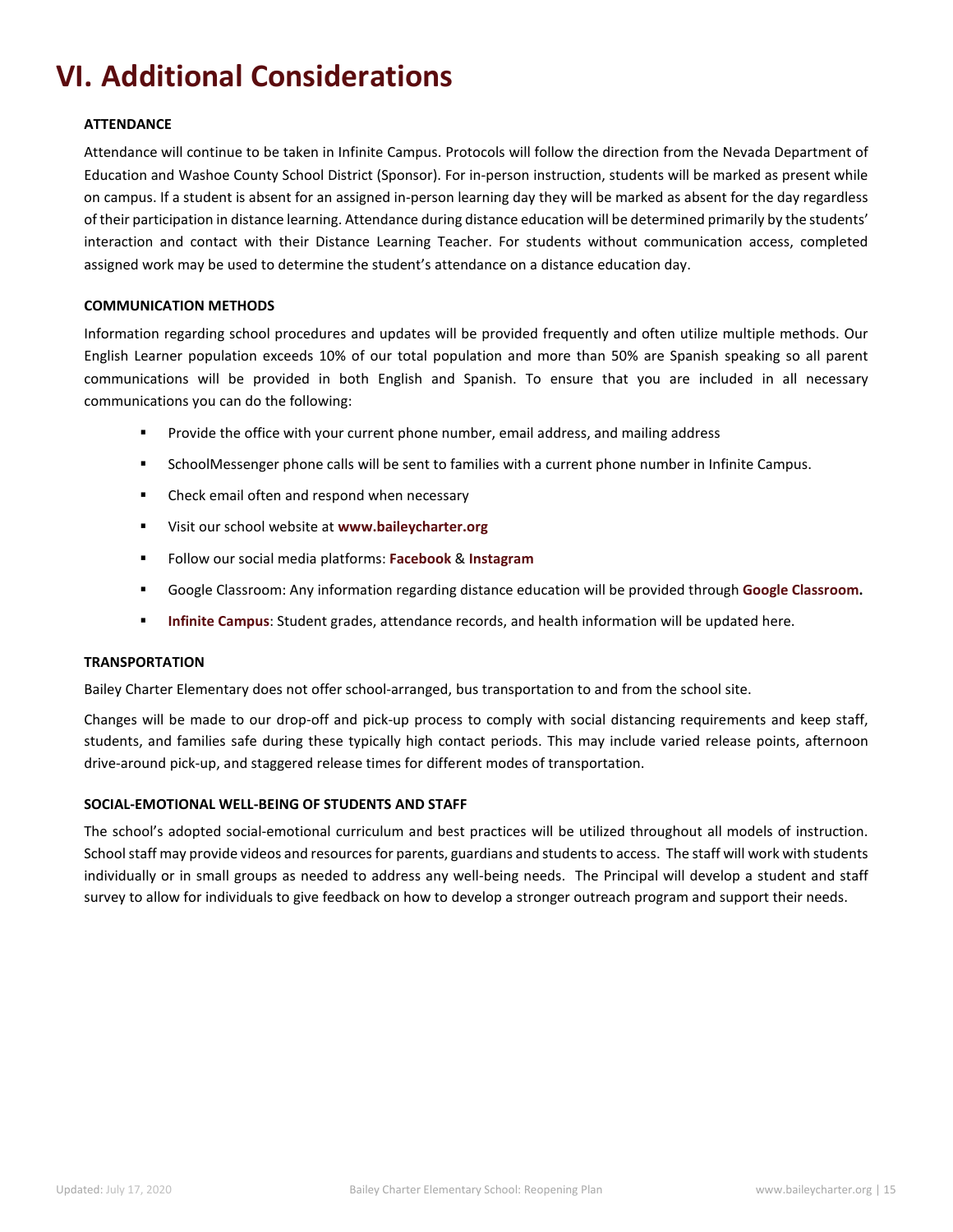# **Appendix A: 2020-2021 School Year Calendar**

<span id="page-16-0"></span>Pending Approval from the<br>Bailey Board of Directors and<br>Nevada Department of Education

**BAILEY CHARTER ELEMENTARY SCHOOL** 2020-2021 SCHOOL YEAR \*PROPOSED AMENDMENT\*

Last Edited: 7/14/2020

|               |              |                | July 2020                   |                |              |                         |               |                                                      |              |              |              | January 2021      |                |              |                         |               |                                                                                                                       |
|---------------|--------------|----------------|-----------------------------|----------------|--------------|-------------------------|---------------|------------------------------------------------------|--------------|--------------|--------------|-------------------|----------------|--------------|-------------------------|---------------|-----------------------------------------------------------------------------------------------------------------------|
| Su            | Mo           | Tu             | We                          | Th             | Fr           | Sa                      |               |                                                      | Su           | Mo           | Tu           | We                | Th             | Fr           | Sa                      |               |                                                                                                                       |
|               |              |                | $\mathbf{1}$                | $\overline{2}$ | 3            | 4                       |               |                                                      |              |              |              |                   |                | $\mathbf{1}$ | $\overline{2}$          |               |                                                                                                                       |
| 5             | 6            | $\overline{7}$ | 8                           | 9              | 10           | 11                      |               |                                                      | 3            | 4            | 5            | 6                 | $\overline{7}$ | 8            | 9                       | 1/4           | Return to School                                                                                                      |
| 12            | 13           | 14             | 15                          | 16             | 17           | 18                      |               |                                                      | 10           | 11           | 12           | 13                | 14             | 15           | 16                      |               | 1/11-1/15 Conference Week (Early Release 12:50 p.m.)                                                                  |
| 19            | 20           | 21             | 22                          | 23             | 24           | 25                      |               |                                                      | 17           | 18           | 19           | 20                | 21             | 22           | 17                      | 1/18          | Martin Luther King, Jr. Holiday (No School)                                                                           |
| 26            | 27           | 28             | 29                          | 30             | 31           |                         |               |                                                      | 24           | 25           | 26           | 27                | 28             | 29           | 30                      |               |                                                                                                                       |
|               |              |                |                             |                |              |                         |               |                                                      | 31           |              |              |                   |                |              |                         |               |                                                                                                                       |
|               |              |                |                             |                |              | 0                       |               |                                                      |              |              |              |                   |                |              | 19                      |               |                                                                                                                       |
| August 2020   |              |                |                             |                |              |                         | 8/3           | <b>Office Reopens</b>                                |              |              |              | February 2021     |                |              |                         |               |                                                                                                                       |
| Su            | Mo           | Tu             | We                          | Th             | Fr           | Sa                      |               |                                                      | Su           | Mo           | Tu           | We                | Th             | Fr           | Sa                      |               |                                                                                                                       |
|               |              |                |                             |                |              | $\mathbf{1}$            |               | 8/10-8/14 STAFF PD (No School: Professional Day)     |              | 1            | $\mathbf{z}$ | 3                 | 4              | 5            | 6                       |               |                                                                                                                       |
| $\mathbf{z}$  | 3            | 4              | 5                           | 6              | 7            | 8                       | 8/17          | 1st Day of School (Grades 1-6)                       | 7            | 8            | 9            | 10                | 11             | 12           | 13                      | 2/12          | STAFF PD DAY (No School: Professional Day)                                                                            |
| 9             | 10           | 11             | 12                          | 13             | 14           | 15                      | $8/17 - 8/21$ | Kindergarten Testing Week (by appointment)           | 14           | 15           | <b>16</b>    | 17                | 18             | 19           | 20                      | 2/15          | Presidents Day Holiday (No School)                                                                                    |
| 16            | 17           | 18             | 19                          | 20             | 21           | 22                      | 8/24          | <b>1st Day of Kindergarten</b>                       | 21           | 22           | 23           | 24                | 25             | 26           | 27                      |               |                                                                                                                       |
| 23            | 24           | 25             | 26                          | 27             | 28           | 29                      |               |                                                      | 28           |              |              |                   |                |              |                         |               |                                                                                                                       |
| 30            | 31           |                |                             |                |              |                         |               |                                                      |              |              |              |                   |                |              |                         |               |                                                                                                                       |
|               |              |                |                             |                |              | 16                      |               |                                                      |              |              |              |                   |                |              | 19                      |               |                                                                                                                       |
|               |              |                |                             | September 2020 |              |                         |               |                                                      |              |              |              | <b>March 2021</b> |                |              |                         |               |                                                                                                                       |
| Su            | Mo           | Tu             | We                          | Th             | Fr           | Sa                      |               |                                                      | Su           | Mo           | Tu           | We                | Th             | Fr           | Sa                      |               |                                                                                                                       |
|               |              | 1              | $\mathbf{z}$                | 3              | 4            | 5                       |               |                                                      |              | $\mathbf{1}$ | $\mathbf{z}$ | 3                 | 4              | 5            | 6                       | 3/12          | STAFF PD DAY (No School: Professional Day)                                                                            |
| 6             | 7            | 8              | 9                           | 10             | 11           | 12                      | 9/7           | Labor Day (No School)                                | 7            | 8            | 9            | 10                | 11             | 12           | 13                      | 3/12          | End of 3rd Quarter (48 days)                                                                                          |
| 13            | 14           | 15             | 16                          | 17             | 18           | 19                      |               |                                                      | 14           | 15           | 16           | 17                | 18             | 19           | 20                      | $3/15 - 3/26$ | Spring Break (No School)                                                                                              |
| 20            | 21           | 22             | 23                          | 24             | 25           | 26                      |               | 9/28-10/2 Conference Week (Early Release 12:50 p.m.) | 21           | 22           | 23           | 24                | 25             | 26           | 27                      | 3/29          | Return to School                                                                                                      |
| 27            | 28           | 29             | 30                          |                |              |                         |               |                                                      | 28           | 29           | 30           | 31                |                |              |                         |               |                                                                                                                       |
|               |              |                |                             |                |              | 21                      |               |                                                      |              |              |              |                   |                |              | 13                      |               |                                                                                                                       |
|               | October 2020 |                |                             |                |              |                         |               |                                                      |              |              |              | April 2021        |                |              |                         |               |                                                                                                                       |
| Su            | Mo           | Tu             | We                          | Th             | Fr           | Sa                      |               | 9/28-10/2 Conference Week (Early Release 12:50 p.m.) | Su           | Mo           | Tu           | We                | Th             | Fr           | Sa                      |               |                                                                                                                       |
|               |              |                |                             | $\mathbf{1}$   | $\mathbf{z}$ | $\overline{\mathbf{3}}$ | 10/2          | End of 1st Quarter (39 days)                         |              |              |              |                   | 1              | $\mathbf{z}$ | $\overline{\mathbf{3}}$ |               |                                                                                                                       |
| 4             | 5            | 6              | $\overline{\boldsymbol{7}}$ | 8              | 9            | 10                      |               | 10/5-10/9 Fall Break (No School)                     | 4            | 5            | 6            | 7                 | 8              | 9            | 10                      |               |                                                                                                                       |
| 11            | 12           | 13             | 14                          | 15             | 16           | 17                      | 10/12         | Return to School                                     | 11           | 12           | 13           | 14                | 15             | 16           | 17                      |               |                                                                                                                       |
| 18            | 19           | 20             | 21                          | 22             | 23           | 24                      | 10/30         | Nevada Day Holiday (No School)                       | 18           | 19           | 20           | 21                | 22             | 23           | 24                      |               |                                                                                                                       |
| 25            | 26           | 27             | 28                          | 29             | 30           | 31                      |               |                                                      | 25           | 26           | 27           | 28                | 29             | 30           |                         |               |                                                                                                                       |
|               |              |                |                             |                |              | 16                      |               |                                                      |              |              |              |                   |                |              | 22                      |               |                                                                                                                       |
|               |              |                | November 2020               |                |              |                         |               |                                                      |              |              |              | <b>May 2021</b>   |                |              |                         |               |                                                                                                                       |
| Su            | Mo           | Тu             | We                          | Th             | Fr           | Sa                      | 11/2          | STAFF PD (No School: Professional Day)               | Su           | Mo           | Tu           | We                | Th             | Fr           | Sa                      |               |                                                                                                                       |
| 1             | $\mathbf{2}$ | 3              | 4                           | 5              | 6            | 7                       | 11/3          | Election Day* (No School: Professional Day)          |              |              |              |                   |                |              | 1                       |               |                                                                                                                       |
| 8             | 9            | 10             | 11                          | 12             | 13           | 14                      |               |                                                      | $\mathbf{z}$ | 3            | 4            | 5                 | 6              | 7            | 8                       |               |                                                                                                                       |
| 15            | 16           | 17             | 18                          | 19             | 20           | 21                      | 11/11         | Veterans Day (No School)                             | 9            | 10           | 11           | 12                | 13             | 14           | 15                      |               |                                                                                                                       |
| 22            | 23           | 24             | 25                          | 26             | 27           | 28                      |               |                                                      | 16           | 17           | 18           | 19                | 20             | 21           | 22                      |               |                                                                                                                       |
| 29            | 30           |                |                             |                |              |                         |               | 11/25-11/27 Thanksgiving Holiday (No School)         | 23           | 24           | 25           | 26                | 27             | 28           | 29                      | 5/31          | Memorial Day Holiday (No School)                                                                                      |
|               |              |                |                             |                |              |                         |               |                                                      | 30           | 31           |              |                   |                |              |                         |               |                                                                                                                       |
|               |              |                |                             |                |              | 17                      |               |                                                      |              |              |              |                   |                |              | 20                      |               |                                                                                                                       |
| December 2020 |              |                |                             |                |              |                         |               |                                                      |              |              |              | <b>June 2021</b>  |                |              |                         |               |                                                                                                                       |
| Su            | Mo           | Tu             | We                          | Th             | Fr           | Sa                      |               |                                                      | Su           | Mo           | Tu           | We                | Th             | Fr           | Sa                      |               |                                                                                                                       |
|               |              | 1              | $\mathbf{2}$                | 3              | 4            | 5                       | 12/17         | End of 2nd Quarter (44 days)                         |              |              | 1            | $\mathbf{z}$      | 3              | 4            | 5                       | 6/3           | Last In-Person School Day-Cohort A (Early Release<br>12:50 n.m.)<br>Last In-Person School Day-Cohort B (Early Release |
| 6             | 7            | 8              | 9                           | 10             | 11           | 12                      | 12/17         | STAFF PD (No School: Professional Day)               | 6            | 7            | 8            | 9                 | 10             | 11           | 12                      | 6/4           | 12:50 p.m.)                                                                                                           |
| 13            | 14           | 15             | 16                          | 17             | 18           | 19                      | 12/18         | Teacher Work Day (No School)                         | 13           | 14           | 15           | 16                | 17             | 18           | 19                      | 6/4           | End of 4th Quarter (49 days)                                                                                          |
| 20            | 21           | 22             | 23                          | 24             | 25           | 26                      |               | 12/21-1/1 Winter Break (No School)                   | 20           | 21           | 22           | 23                | 24             | 25           | 26                      |               | 6/7, 6/8, 6/9 Contingency Days                                                                                        |
| 27            | 28           | 29             | 30                          | 31             |              |                         |               |                                                      | 27           | 28           | 29           | 30                |                |              |                         |               |                                                                                                                       |
|               |              |                |                             |                |              | 13                      |               |                                                      |              |              |              |                   |                |              | 4                       |               |                                                                                                                       |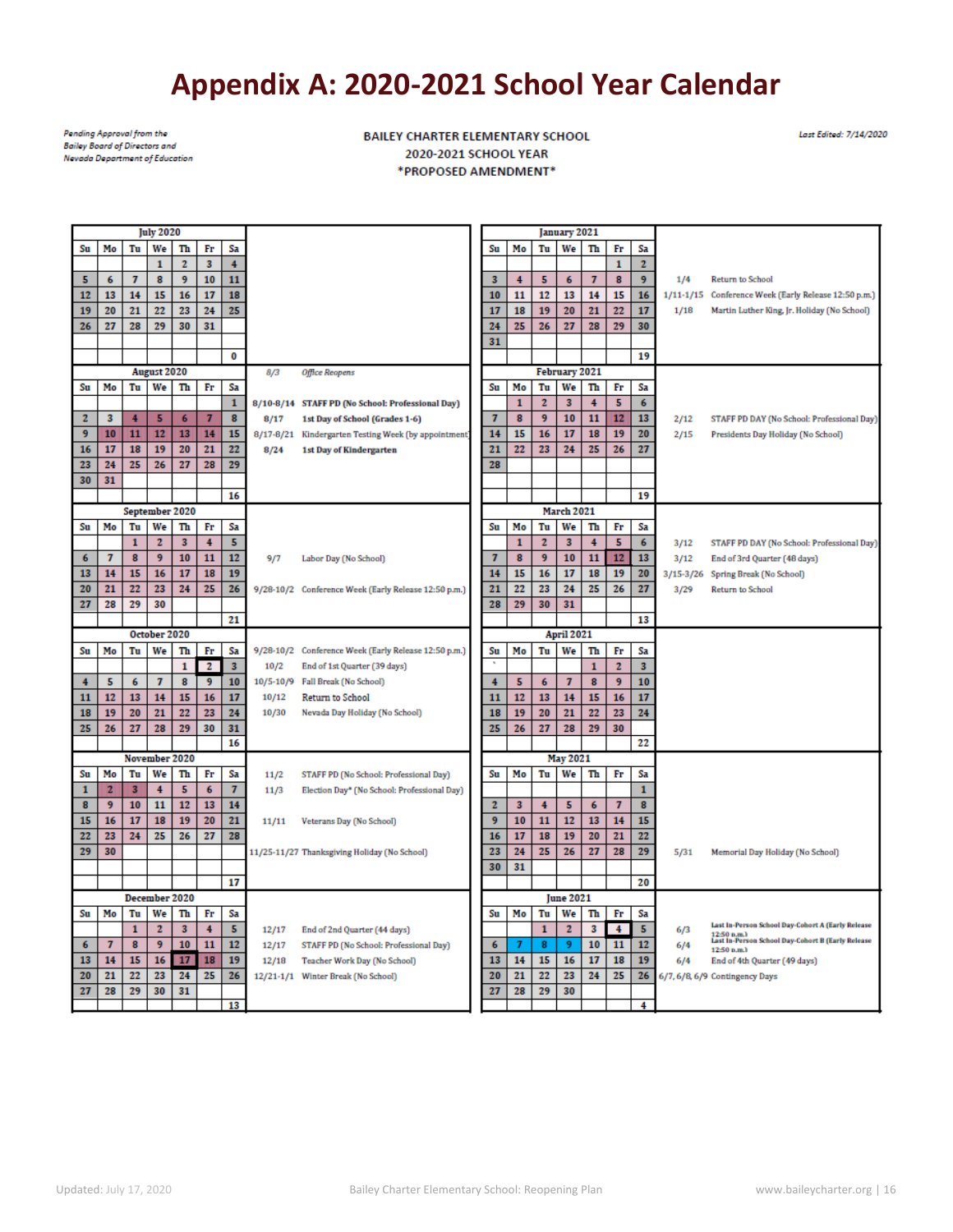# **Appendix B: Hybrid Model Calendar – A/B Schedule**

<span id="page-17-0"></span>Pending Approval from the **Bailey Board of Directors and** Nevada Department of Education **BAILEY CHARTER ELEMENTARY SCHOOL** 2020-2021 SCHOOL YEAR \*PROPOSED HYBRID A/B SCHEDULE\*

Last Edited: 7/14/2020

|                |                                                   |              | <b>July 2020</b> |                |                |                         |               | <b>The code in the After Service</b>         |                |                                                            |                | January 2021            |    |                |                |      |                                     |
|----------------|---------------------------------------------------|--------------|------------------|----------------|----------------|-------------------------|---------------|----------------------------------------------|----------------|------------------------------------------------------------|----------------|-------------------------|----|----------------|----------------|------|-------------------------------------|
| Su             | Mo                                                | Tu           | We               | Th             | Fr             | Sa                      |               |                                              | Su             | Mo                                                         | Tu             | We                      | Th | Fr             | Sa             |      |                                     |
|                |                                                   |              | $\mathbf{1}$     | $\overline{2}$ | 3              | $\overline{4}$          |               |                                              |                |                                                            |                |                         |    | $\mathbf{1}$   | $\overline{2}$ |      |                                     |
|                |                                                   |              |                  |                |                |                         |               |                                              |                |                                                            |                |                         |    |                | 9              | 1/4  | <b>Return to School</b>             |
| 5              | 6                                                 | 7            | 8                | 9              | 10             | 11                      |               |                                              | 3              | 4                                                          | 5              | 6                       | 7  | 8              |                |      |                                     |
| 12             | 13                                                | 14           | 15               | 16             | 17             | 18                      |               |                                              | 10             | 11                                                         | 12             | 13                      | 14 | 15             | 16             |      | 1/11-1/15 Conference Week           |
| 19             | 20                                                | 21           | 22               | 23             | 24             | 25                      |               |                                              | 17             | 18                                                         | 19             | 20                      | 21 | 22             | 17             |      | (Early Release 12:50 p.m.)          |
| 26             | 27                                                | 28           | 29               | 30             | 31             |                         |               | In-Person A Day                              | 24             | 25                                                         | 26             | 27                      | 28 | 29             | 30             | 1/18 | MLK, Jr. Holiday (No School)        |
|                |                                                   |              |                  |                |                |                         |               | In-Person B Day                              | 31             |                                                            |                |                         |    |                |                |      |                                     |
|                |                                                   |              |                  |                |                | 0                       |               |                                              |                |                                                            |                |                         |    |                | 19             |      |                                     |
|                | August 2020                                       |              |                  |                |                |                         | 8/3           | Office Reopens                               |                |                                                            |                | February 2021           |    |                |                |      |                                     |
| Su             | Mo                                                | Tu           | We               | Th             | Fr             | Sa                      |               |                                              | Su             | Mo                                                         | Тu             | We                      | Th | Fr             | Sa             |      |                                     |
|                |                                                   |              |                  |                |                | $\mathbf{1}$            |               | 8/10-8/14 Professional Days (No School)      |                | $\mathbf{1}$                                               | $\overline{2}$ | 3                       | 4  | 5              | 6              |      |                                     |
| $\overline{2}$ | 3                                                 | 4            | 5                | 6              | $\overline{7}$ | 8                       | 8/17          | 1st Day of School (Grades 1-6)               | $\overline{7}$ | 8                                                          | 9              | 10                      | 11 | 12             | 13             | 2/12 | Professional Day (No School)        |
| 9              | 10                                                | 11           | 12               | 13             | 14             | 15                      | $8/17 - 8/21$ | Kindergarten Testing Week                    | 14             | 15                                                         | 16             | 17                      | 18 | 19             | 20             | 2/15 | Presidents' Day Holiday (No School) |
| 16             | 17                                                | 18           | 19               | 20             | 21             | 22                      | 8/24          | 1st Day of Kindergarten                      | 21             | 22                                                         | 23             | 24                      | 25 | 26             | 27             |      |                                     |
| 23             | 24                                                | 25           | 26               | 27             | 28             | 29                      |               |                                              | 28             |                                                            |                |                         |    |                |                |      |                                     |
| 30             | 31                                                |              |                  |                |                |                         |               |                                              |                |                                                            |                |                         |    |                |                |      |                                     |
|                |                                                   |              |                  |                |                | 16                      |               |                                              |                |                                                            |                |                         |    |                | 19             |      |                                     |
|                |                                                   |              | September 2020   |                |                |                         |               |                                              |                |                                                            |                | <b>March 2021</b>       |    |                |                |      |                                     |
| Su             | Mo                                                | Tu           | We               | Th             | Fr             | Sa                      |               |                                              | Su             | Mo                                                         | Tu             | We                      | Th | Fr             | Sa             | 3/12 | Professional Day (No School)        |
|                |                                                   | $\mathbf{1}$ | $\overline{2}$   | 3              | 4              | 5                       |               |                                              |                | 1                                                          | $\overline{2}$ | $\overline{\mathbf{3}}$ | 4  | 5              | 6              | 3/12 | End of 3rd Quarter (48 days)        |
| 6              | 7                                                 | 8            | 9                | 10             | 11             | 12                      | 977           | Labor Day (No School)                        | 7              | 8                                                          | 9              | 10                      | 11 | 12             | 13             |      | In-Person Days: A= 23; B= 23        |
| 13             | 14                                                | 15           | 16               | 17             | 18             | 19                      |               |                                              | 14             | 15                                                         | 16             | 17                      | 18 | 19             | 20             |      | 3/15-3/26 Spring Break (No School)  |
| 20             | 21                                                | 22           | 23               | 24             | 25             | 26                      |               | 9/28-10/2 Conference Week                    | 21             | 22                                                         | 23             | 24                      | 25 | 26             | 27             | 3/29 | Return to School                    |
| 27             | 28                                                | 29           | 30               |                |                |                         |               | (Early Release 12:50 p.m.)                   | 28             | 29                                                         | 30             | 31                      |    |                |                |      |                                     |
|                |                                                   |              |                  |                |                | 21                      |               |                                              |                |                                                            |                |                         |    |                | 13             |      |                                     |
| October 2020   |                                                   |              |                  |                |                |                         |               | 9/28-10/2 Conference Week                    |                |                                                            |                | April 2021              |    |                |                |      |                                     |
| Su             | We<br>Th<br>Fr<br>Sa<br>Mo<br>Tu                  |              |                  |                |                |                         |               | (Early Release 12:50 p.m.)                   | Su             | Mo                                                         | Тu             | We                      | Th | Fr             | Sa             |      |                                     |
|                |                                                   |              |                  | $\mathbf{1}$   | $\overline{2}$ | 3                       | 10/2          | End of 1st Quarter (39 days)                 |                |                                                            |                |                         | 1  | $\overline{2}$ | 3              |      |                                     |
| 4              | 5                                                 | 6            | $\overline{7}$   | 8              | 9              | 10                      |               | In-Person Days: A= 17; B= 17                 | 4              | 5                                                          | 6              | $\overline{7}$          | 8  | 9              | 10             |      |                                     |
| 11             | 12                                                | 13           | 14               | 15             | 16             | 17                      | 10/5-10/9     | Fall Break (No School)                       | 11             | 12                                                         | 13             | 14                      | 15 | 16             | 17             |      |                                     |
| 18             | 19                                                | 20           | 21               | 22             | 23             | 24                      | 10/12         | Return to School                             | 18             | 19                                                         | 20             | 21                      | 22 | 23             | 24             |      |                                     |
| 25             | 26                                                | 27           | 28               | 29             | 30             | 31                      | 10/30         | Nevada Day Holiday (No School)               | 25             | 26                                                         | 27             | 28                      | 29 | 30             |                |      |                                     |
|                |                                                   |              |                  |                |                | 16                      |               |                                              |                |                                                            |                |                         |    |                | 22             |      |                                     |
| November 2020  |                                                   |              |                  |                |                |                         |               |                                              |                | <b>May 2021</b>                                            |                |                         |    |                |                |      |                                     |
| Su             | Mo                                                | Tu           | We               | Th             | Fr             | Sa                      | 11/2          | Professional Day (No School)                 | Su             | Mo                                                         | Tu             | We                      | Th | Fr             | Sa             |      |                                     |
| $\mathbf{1}$   | 2                                                 | 3            | 4                | 5              | 6              | $\overline{\mathbf{z}}$ | 11/3          | Election Day* (No School)                    |                |                                                            |                |                         |    |                | $\mathbf{1}$   |      |                                     |
| 8              | 9                                                 | 10           | 11               | 12             | 13             | 14                      |               | Professional Day                             | $\mathbf{z}$   | 3                                                          | 4              | 5                       | 6  | $\overline{7}$ | 8              |      |                                     |
| 15             | 16                                                | 17           | 18               | 19             | 20             | 21                      | 11/11         | Veterans Day (No School)                     | 9              | 10                                                         | 11             | 12                      | 13 | 14             | 15             |      |                                     |
| 22             | 23                                                | 24           | 25               | 26             | 27             | 28                      |               |                                              | 16             | 17                                                         | 18             | 19                      | 20 | 21             | 22             |      |                                     |
| 29             | 30                                                |              |                  |                |                |                         |               | 11/25-11/27 Thanksgiving Holiday (No School) | 23             | 24                                                         | 25             | 26                      | 27 | 28             | 29             | 5/31 | Memorial Day Holiday (No School)    |
|                |                                                   |              |                  |                |                |                         |               |                                              |                |                                                            |                |                         |    |                |                |      |                                     |
|                |                                                   |              |                  |                |                | 17                      |               |                                              | 30             | 31                                                         |                |                         |    |                | 20             |      |                                     |
|                |                                                   |              |                  |                |                |                         |               |                                              |                |                                                            |                |                         |    |                |                |      |                                     |
|                | December 2020<br>Mo<br>We<br>Th<br>Fr<br>Sa<br>Tu |              |                  |                |                |                         |               |                                              |                | <b>June 2021</b><br>We<br>Su<br>Tu<br>Th<br>Fr<br>Sa<br>Mo |                |                         |    |                |                |      |                                     |
| Su             |                                                   |              |                  |                |                | 5                       |               |                                              |                |                                                            |                |                         |    |                | 5              |      |                                     |
|                |                                                   | 1            | $\mathbf{z}$     | 3              | $\overline{4}$ |                         | 12/17         | End of 2nd Quarter (44 days)                 |                |                                                            | 1              | $\mathbf{z}$            | 3  | $\overline{4}$ |                | 6/3  | <b>Early Release</b>                |
| 6              | 7                                                 | 8            | 9                | 10             | 11             | 12                      | 12/17         | Professional Day (No School)                 | 6              | $\overline{7}$                                             | 8              | 9                       | 10 | 11             | 12             | 6/4  | <b>Early Release</b>                |
| 13             | 14                                                | 15           | 16               | 17             | 18             | 19                      | 12/18         | Teacher Work Day (No School)                 | 13             | 14                                                         | 15             | 16                      | 17 | 18             | 19             | 6/4  | End of 4th Quarter (49 days)        |
| 20             | 21                                                | 22           | 23               | 24             | 25             | 26                      |               | 12/21-1/1 Winter Break (No School)           | 20             | 21                                                         | 22             | 23                      | 24 | 25             | 26             |      | 6/7, 6/8, 6/9 Contingency Days      |
| 27             | 28                                                | 29           | 30               | 31             |                |                         |               |                                              | 27             | 28                                                         | 29             | 30                      |    |                |                |      |                                     |
|                |                                                   |              |                  |                |                | 13                      |               | In-Person Days: A= 20; B= 21                 |                |                                                            |                |                         |    |                | 4              |      | In-Person Days: A= 25; B= 24        |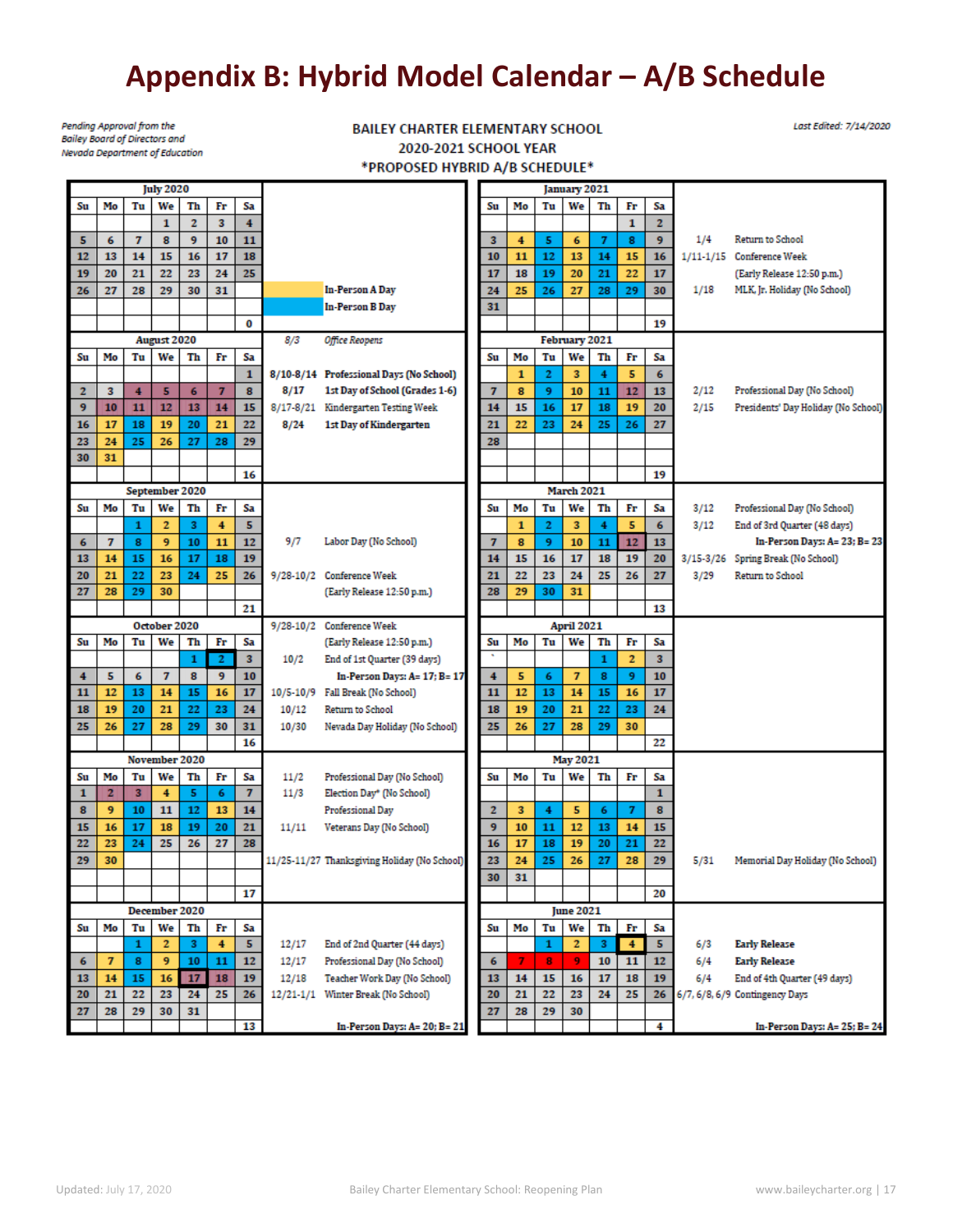# **Appendix C: COVID-19 Checklist**

<span id="page-18-0"></span>The following checklist is designed to be a simple, yet useful tool in prioritizing system and school needs as school systems plan for the reopening of schools. A checklist can assist in organizing personnel, resources, and stake holders and determining student, faculty, and community needs.

- Establish a crisis team and outline steps that should occur to implement reopening plans. Decisions may include means of communicating with faculty and staff, communication with community members, communication with board members, updating social media, and social distancing considerations.
- Make a list of responsibilities and assign individuals to those tasks
- Determine what the most essential needs are and resolve those issues first.
- Determine resources on hand and resources that will be needed to successfully transition back to school.
- Determine professional development as well as processes and procedures that will be needed to address concerns created by the pandemic.
- Develop predetermined responses to questions and concerns that may be asked by community members.
- Communicate with our stakeholders and brainstorm effective means of reopening school with them.
- Explore and determine digital and social media platforms that can be utilized to share information.
- Be prepared to communicate with the press realizing that everything that we share will be of the utmost importance.
- Maintain regular contact with leaders and policy-makers at the State and local levels.
- Remain open and receptive to ideas and suggestions.
- Take action when necessary and utilize the crisis team for reflection and determination of next steps.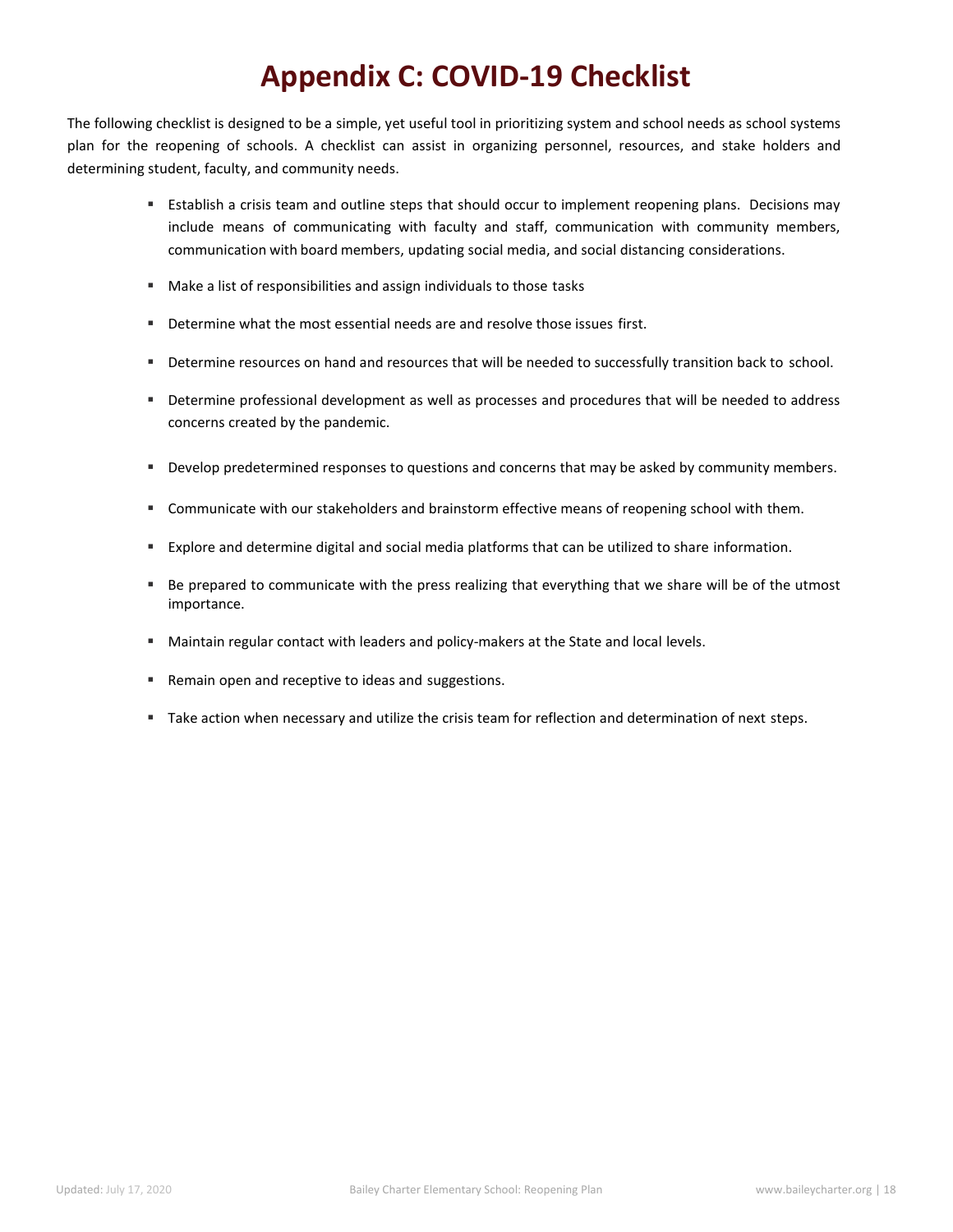# <span id="page-19-0"></span>**Appendix D: CDC Recommendations for Environment**

Upon opening school buildings for in-person instruction, all procedures and guidelines provided by the Centers for Disease Control (CDC) and the Nevada Department of Health and Human Services will be followed. The CDC has published **[Considerations for Schools](https://www.cdc.gov/coronavirus/2019-ncov/community/schools-childcare/schools.html)** which includes a description of Maintaining Healthy Environments as described below.

#### **MAINTAINING HEALTHY ENVIRONMENTS (INFORMATION FROM THE CDC)**

Schools may consider implementing several strategies to maintain healthy environments.

#### **Cleaning and Disinfection**

- Clean and disinfect frequently touched surfaces (e.g., playground equipment, door handles, sink handles, drinking fountains) within the school and on school buses at least daily or between use as much as possible. Use of shared objects (e.g., gym or physical education equipment, art supplies, toys, games) should be limited when possible, or cleaned between uses.
- If transport vehicles (e.g., buses) are used by the school, drivers should practice all safety actions and protocols as indicated for other staff (e.g., hand hygiene, cloth face coverings). To clean and disinfect school buses or other transport vehicles, see guidance for **[bus transit operators.](https://www.cdc.gov/coronavirus/2019-ncov/community/organizations/bus-transit-operator.html)**
- Develop a schedule for increased, routine cleaning and disinfection.
- Ensure **[safe and correct use](https://www.cdc.gov/coronavirus/2019-ncov/community/disinfecting-building-facility.html)** and storage of cleaning and disinfection products, including storing products securely away from children. Use products that meet **[EPA disinfection criteria.](https://www.epa.gov/pesticide-registration/list-n-disinfectants-use-against-sars-cov-2-covid-19)**
- Cleaning products should not be used near children, and staff should ensure that there is adequate ventilation when using these products to prevent children or themselves from inhaling toxic fumes.

#### **Shared Objects**

- Discourage sharing of items that are difficult to clean or disinfect.
- Keep each child's belongings separated from others' and in individually labeled containers, cubbies, or areas.
- **Ensure adequate supplies to minimize sharing of high touch materials to the extent possible (e.g., assigning each** student their own art supplies, equipment) or limit use of supplies and equipment by one group of children at a time and clean and disinfect between use.
- Avoid sharing electronic devices, toys, books, and other games or learning aids.

#### **Ventilation**

 Ensure ventilation systems operate properly and increase circulation of outdoor air as much as possible, for example by opening windows and doors. Do not open windows and doors if doing so poses a safety or health risk (e.g., risk of falling, triggering asthma symptoms) to children using the facility.

#### **Water Systems**

 To minimize the risk of **[Legionnaire's disease](https://www.cdc.gov/legionella/about/index.html)** and other diseases associated with water, **[take steps](https://www.cdc.gov/coronavirus/2019-ncov/php/building-water-system.html)** to ensure that all water systems and features (e.g., sink faucets, drinking fountains, and decorative fountains) are safe to use after a prolonged facility shutdown. Drinking fountains should be cleaned and sanitized, but encourage staff and students to bring their own water to minimize use and touching of water fountains.

#### **Modified Layouts**

- Space seating/desks at least 6 feet apart when feasible.
- Turn desks to face in the same direction (rather than facing each other), or have students sit on only one side of tables, spaced apart.
- Create distance between children on school buses (g., seat children one child per row, skip rows) when possible.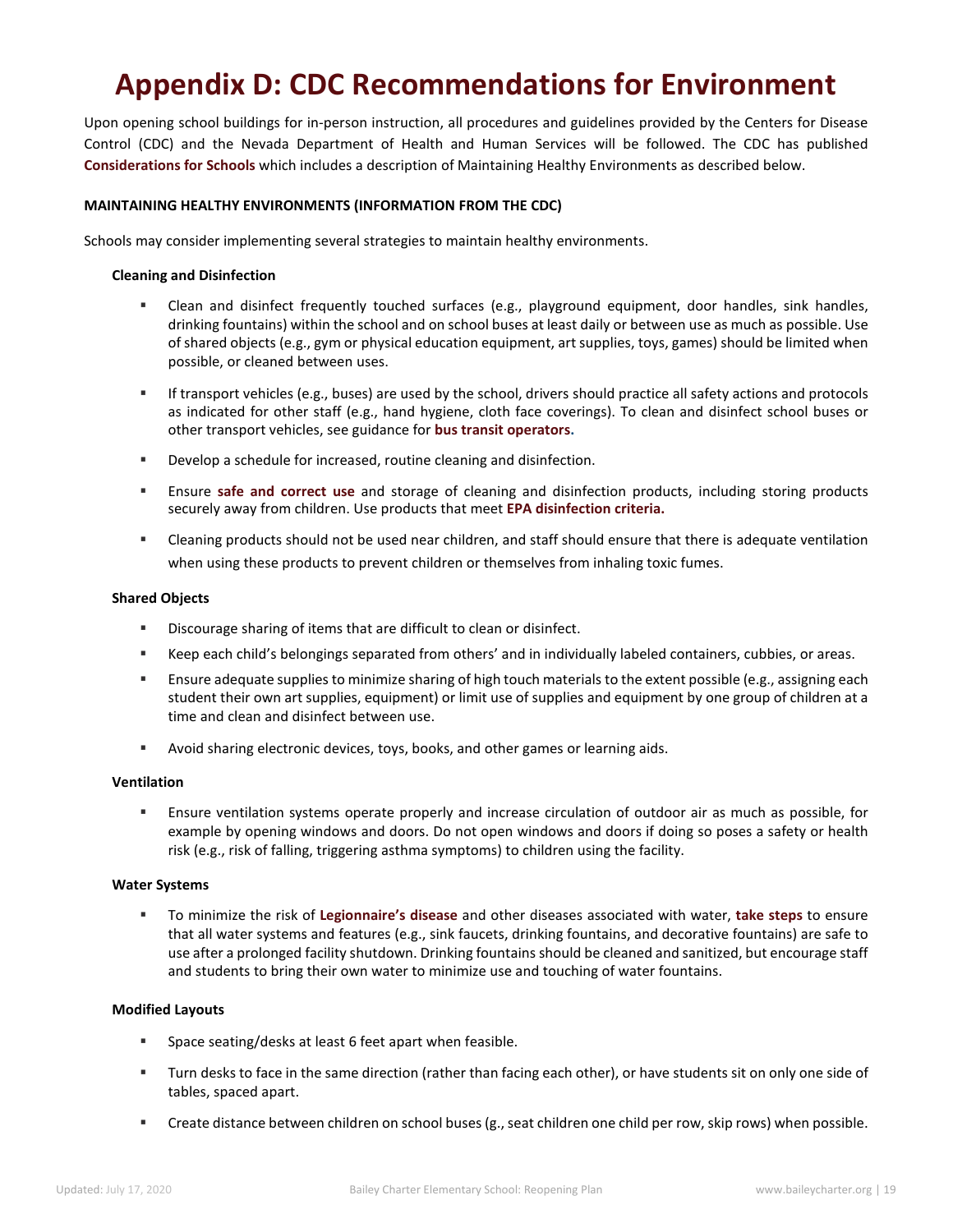#### **Physical Barriers and Guides**

- Install physical barriers, such as sneeze guards and partitions, particularly in areas where it is difficult for individuals to remain at least 6 feet apart (e.g., reception desks).
- Provide physical guides, such as tape on floors or sidewalks and signs on walls, to ensure that staff and children remain at least 6 feet apart in lines and at other times (e.g. guides for creating "one way routes" in hallways).

#### **Communal Spaces**

- Close communal use shared spaces such as dining halls and playgrounds with shared playground equipment if possible; otherwise, stagger use and **[clean and disinfect](https://www.cdc.gov/coronavirus/2019-ncov/community/reopen-guidance.html)** between use.
- Add physical barriers, such as plastic flexible screens, between bathroom sinks especially when they cannot be at least 6 feet apart.

#### **Food Service**

- Have children bring their own meals as feasible, or serve individually plated meals in classrooms instead of in a communal dining hall or cafeteria, while ensuring the **[safety of children with food allergies.](https://www.cdc.gov/healthyschools/foodallergies/pdf/13_243135_A_Food_Allergy_Web_508.pdf)**
- **E** Enforce strict handwashing with soap and water after food contact
- **Distribute:** Disinfect surfaces after food contact is made.
- **E** Ensure that there is a "do not share" food policy among students.
- **Before school resumes, teachers and school leaders review food allergy and 504 plans for all children with food** allergies.
- Teachers should refresh their understanding of food allergies, including symptoms of allergic reactions to food.
- Use disposable food service items (e.g., utensils, dishes). If disposable items are not feasible or desirable, ensure that all non-disposable food service items are handled with gloves and washed with dish soap and hot water or in a dishwasher. Individuals should **[wash their hands](https://www.cdc.gov/handwashing/when-how-handwashing.html)** after removing their gloves or after directly handling used food service items.
- If food is offered at any event, have pre-packaged boxes or bags for each attendee instead of a buffet or familystyle meal. Avoid sharing food and utensils and ensure the **[safety of children with food allergies.](https://www.cdc.gov/healthyschools/foodallergies/pdf/13_243135_A_Food_Allergy_Web_508.pdf)**

#### **Food and Nutrition Operations During Phase 2 School Reopening**

Assess current facilities to identify:

- Current capacity for volume of student meal service operations.
- Capacity factors such as the food supply chain, hot and/or cold holding equipment, dry food storage area, food preparation space, equipment for transportation of meals inside a school building (such as carts and racks), and equipment for transportation of food and meals between buildings (such as refrigerated trucks, hot and cold holding equipment, food storage bins, etc.).
- Logistics and operation needs to address simultaneous operations for on and off-site student meal delivery during school reopenings.
- Feasibility for food service model shift from traditional cafeteria line model to other potential models. Assess current standard operating procedures to identify:
- Enhanced sanitation measures related to student meal service, including student handwashing, appropriate sanitation measures for touch-contact surfaces used by students during meal service in schools (such as point of service touch pads, tables and chairs, carts used in transportation, etc.).
- Food safety protocols and staff training, modified packaging, and sanitation.
- Determine health and safety measures for School Nutrition Staff, such as daily temperature check and a schedule for virus testing, protocols for isolation and containment for prevention of virus outbreak, access to and maintenance of PPE, etc.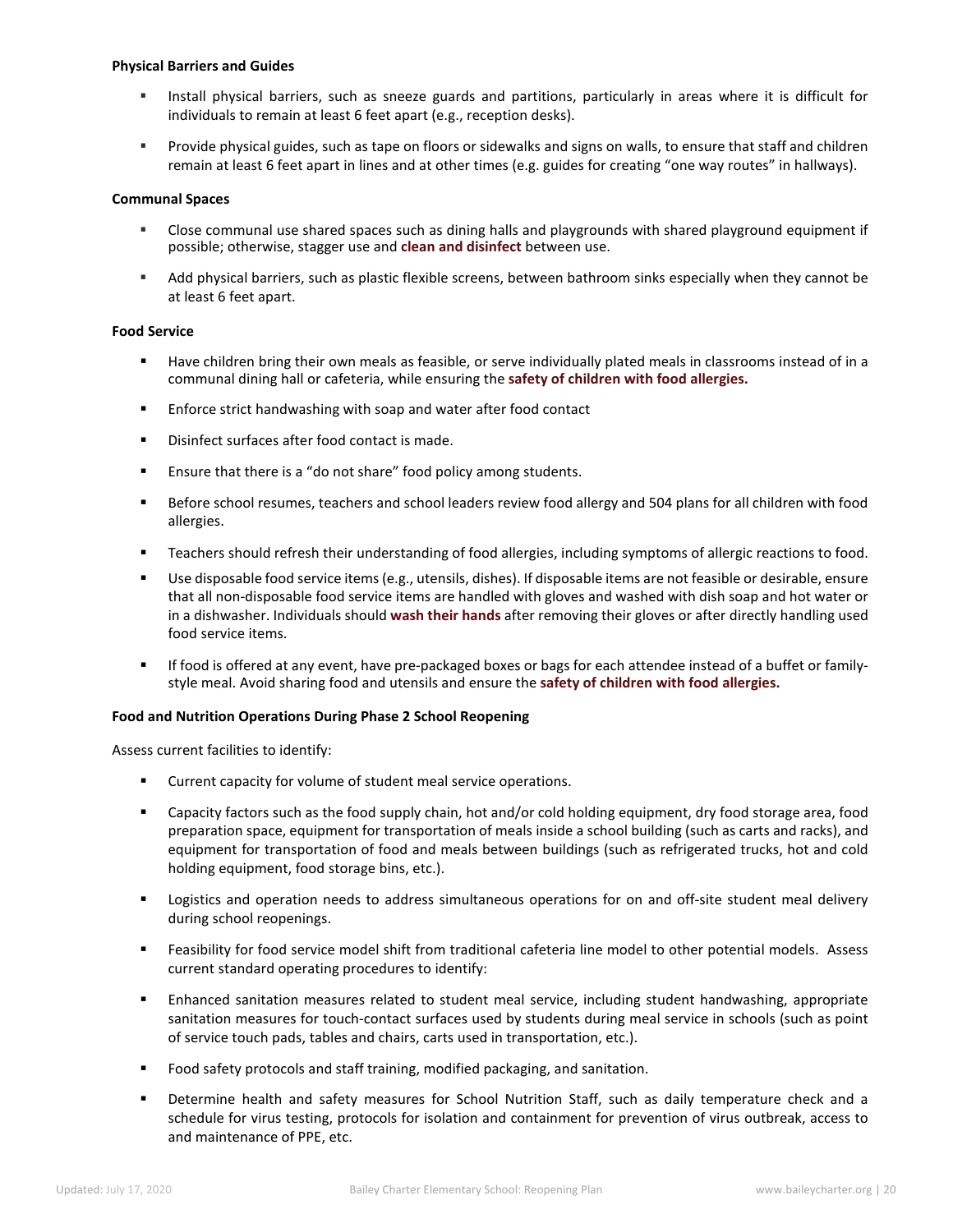- Offer options for staff at higher risk for severe illness (including older adults and people of all ages with certain underlying medical conditions) that limit their exposure risk (e.g., telework, modified job responsibilities that limit exposure risk).
- Plans in the event of positive cases of COVID-19 in the food and nutrition staff and/or increased volume of staff absenteeism.

Prior to reopening take steps to:

- Minimize the risk of diseases associated with water, by ensuring that all water systems and features (e.g., sink faucets, drinking fountains, decorative fountains) are safe to use after a prolonged facility shutdown. Drinking fountains should be cleaned and sanitized, but encourage staff and students to bring their own water to minimize use and touching of water fountains.
- **Teach and reinforce use of cloth face coverings. Face coverings should be worn by staff and students as feasible,** and are most essential in times when physical distancing is difficult. Individuals should be frequently reminded not to touch the face covering and to wash their hands frequently. Information should be provided to staff on proper use, removal and washing of cloth face coverings.
- **Teach and reinforce handwashing with soap and water for at least 20 seconds and increase monitoring to ensure** adherence among students and staff.
- Notify the local health department of reopening and follow any additional guidance and regulations provided.

Additional CDC information can be found at:

- **[Guidance for Cleaning and Disinfecting: Public Spaces, Workplaces, Businesses, Schools, and Homes](https://www.cdc.gov/coronavirus/2019-ncov/community/pdf/Reopening_America_Guidance.pdf)**
- The CCSSO has further developed a helpful document entitled the **[Restart and Recovery: Addressing Building](https://ccsso.org/sites/default/files/2020-05/CCSSO_Restart_Recovery-v5.pdf)  [Safety, Cleaning and Monitoring Resource.](https://ccsso.org/sites/default/files/2020-05/CCSSO_Restart_Recovery-v5.pdf)**